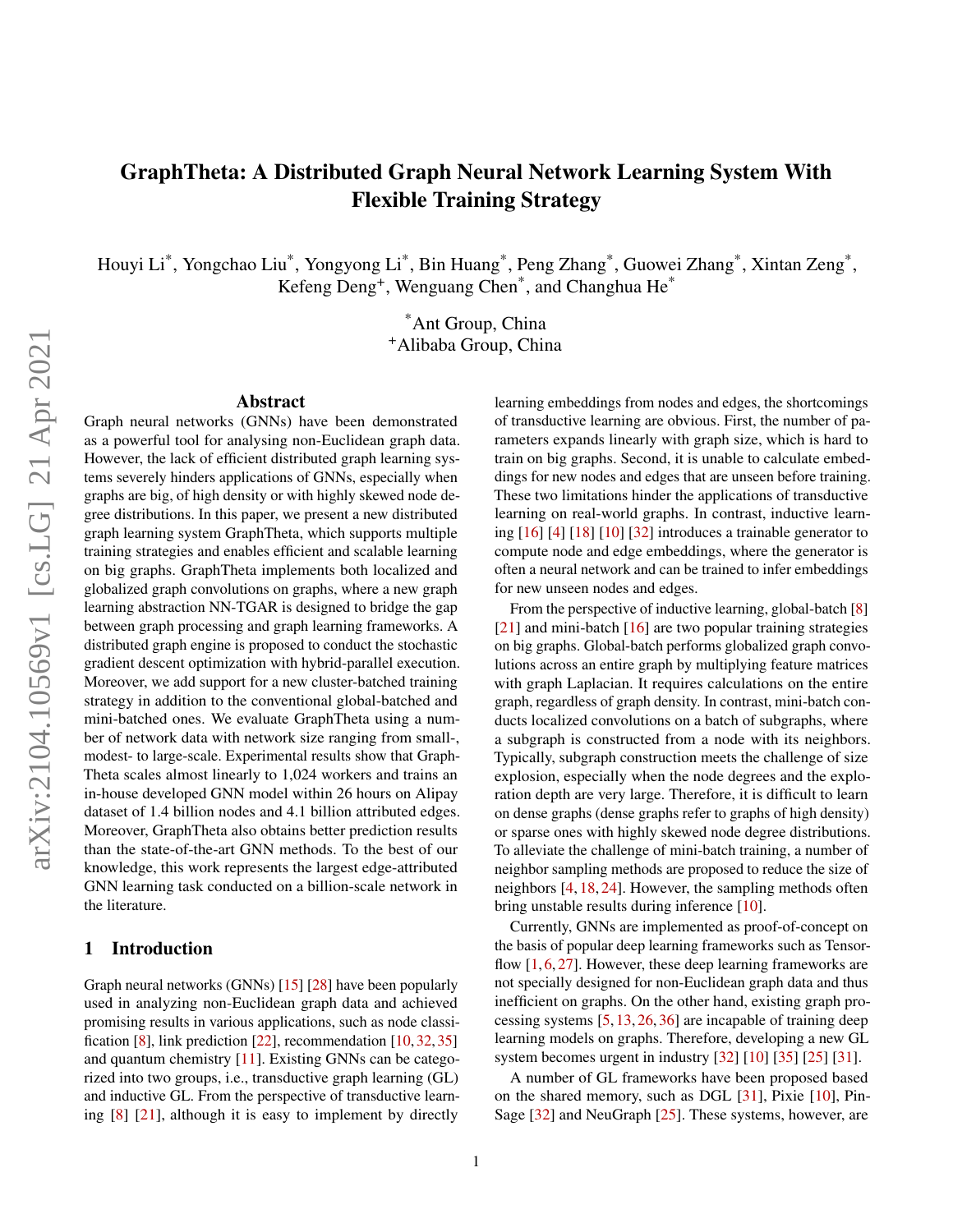restricted to the host memory size and difficult to handle big graphs. From the viewpoint of training strategy, Pixie and Pin-Sage use mini-batch, NeuGraph supports global-batch, and DGL considers both. Moreover, GPNN [\[23\]](#page-11-13), AliGraph [\[35\]](#page-12-0) and AGL [\[33\]](#page-11-14) use distributed computing, but they support only one type of the training strategies. GPNN targets the global-batch node classification, but it employs a greedy transductive learning method to reduce inter-node synchronization overhead. AliGraph focuses on mini-batch and constructs subgraphs by using an independent graph storage server. AGL also targets mini-batch, but it differs from AliGraph by simply building and maintaining a subgraph for each node offline with neighbor sampling. However, such a simple solution often brings prohibitive storage overhead, hindering its applications to big graphs and deep neighborhood exploration.

In fact, existing mini-batch based distributed methods use a data-parallel execution, where each worker takes a batch of subgraphs, and performs the forward and gradient computation independently. Unfortunately, these methods severely limit the system scalability in processing highly skewed node degree distribution such as power-law, as well as the depth of neighborhood exploration. On one hand, there are often a number of high-degree nodes in a highly skewed graph, where a worker may be short of memory space to fully store a subgraph. For example, in Alipay dataset, the degree of a node easily reaches hundreds of thousands. On the other hand, a deep neighborhood exploration often results in explosion of a subgraph. In Alipay dataset, a batch of subgraphs obtained from a two-hop neighborhood exploration with only 0.002% nodes can generate a large size of 4.3% nodes of the entire graph. If the neighborhood exploration reaches 0.05%, the batch of subgraphs reaches up to 34% of the entire graph. In this way, one training step of this mini-batch will include 1/3 nodes in the forward and backward computation.

In this paper, we aim to develop a new parallel and distributed graph learning system GraphTheta to address the following key challenges: (*i*) supporting both dense graphs and highly skewed sparse graphs, (*ii*) allowing to explore new training strategies in addition to the existing mini-batch and global-batch methods, and (*iii*) enabling deep neighborhood exploration w/o neighbor sampling. To validate the performance of our system, we conduct experiments using different GNNs on various networks. The results show that compared with the state-of-the-art methods, GraphTheta yields comparable and even better prediction results. Moreover, GraphTheta scales almost linearly to 1,024 workers in our application environment, and trains an in-house developed GNN model on Alipay dataset of 1.4 billion nodes and 4.1 billion attributed edges within 26 hours on 1,024 workers. Our technical contributions are summarized as follows:

• We present a new GL abstraction NN-TGAR, which enables user-friendly programming (supporting distributed training as well) and bridges the gap between graph processing systems and popular deep learning frameworks.

- To alleviate the redundant calculation among batches, we implement to support a new type of training strategy, i.e. cluster-batched training [\[7\]](#page-10-7), which performs graph convolution on a cluster of nodes and can be taken as a generalization of existing mini- or global-batch strategy.
- A new distributed graph training engine is developed with gradient propagation. The engine implements a new hybrid-parallel execution. Compared to existing dataparallel executions, the new engine can easily scale up to big dense/sparse graphs as well as deep neighborhood exploration.

# <span id="page-1-1"></span>2 Preliminary

#### 2.1 Notations

A graph can be defined as  $G = \{ \mathcal{V}, \mathcal{E} \}$ , where  $\mathcal{V}$  and  $\mathcal{E}$ are nodes and edges respectively. For simplicity, we define  $N = |\mathcal{V}|$  and  $M = |\mathcal{E}|$ . Each node  $v_i \in \mathcal{V}$  is associated with a feature vector  $h_i^0$ , and each edge  $e(i, j) \in \mathcal{E}$  has a feature vector  $e_{i,j}$ , a weight value  $a_{i,j}$ . To represent the structure of  $\mathcal{G}$ , we use an adjacency matrix  $\mathbf{A} \in \mathbb{R}^{N \times N}$ , where  $A(i, j) = a_{i,j}$ if there exists an edge between nodes *i* and *j*, otherwise 0.

Algorithm 1 MPGNN under different training strategies

- <span id="page-1-0"></span>1: Partition graph *G* into *P* non-intersect subgraphs, denoted as  $G = \bigcup \{G_1, G_2, ..., G_P\}.$ 2:  $G_p \leftarrow G_p \cup N_K(G_p) \ \forall p \in [1, P]$
- 
- 3: for each  $r \in [1, St]$  do 4: Pick  $\gamma$  subgraphs randomly,  $\mathcal{B}_r \leftarrow \bigcup_{\gamma} {\{ \mathcal{G}_i \}}$
- 5: **for** each  $k \in [1, K]$  do
- 6:  $\boldsymbol{n}_i^k \leftarrow Proj_k(\boldsymbol{h}_i^{k-1} | \boldsymbol{W}_k) \ \ \forall v_i \in \mathcal{B}_r$
- 7:  $\boldsymbol{m}_{j \to i}^k \leftarrow Prop_k(\boldsymbol{n}_j^k, \boldsymbol{e}_{i,j}, \boldsymbol{n}_i^k \Big| \boldsymbol{\theta}_k) \ \ \forall e_{i,j} \in \mathcal{B}_r$
- 8:  $\boldsymbol{h}_i^k \leftarrow Agg_k(\boldsymbol{h}_i^{k-1}, \{\boldsymbol{m}_{j \to i}^k\}_{j \in N_O(i)} | \boldsymbol{\mu}_k) \ \ \forall v_i \in \mathcal{B}_r$
- 9: end for
- 10: *y*ˆ  $\mathbf{z}_i \leftarrow Dec(\mathbf{h}_i^K|\mathbf{\omega}) \ \forall v_i \in \mathcal{B}_r$
- 11:  $L_r \leftarrow \sum_{v_i \in \mathcal{B}_r} l(\mathbf{y}_i, \hat{\mathbf{y}}_i)$
- 12: Update parameters by gradients of *L<sup>r</sup>*

13: end for

# 2.2 Graph Neural Networks

Existing graph learning tasks are often comprised of encoders and decoders. Encoders map high-dimensional graph information into low-dimensional embeddings. Decoders are application-driven. The essential difference between GNNs relies on the encoders. Encoder computation can be performed by two established methods [\[34\]](#page-12-2): spectral and propagation. The spectral method generalizes convolution operations on a two-dimensional grid data to graph-structured data as defined in [\[21\]](#page-11-4) [\[9\]](#page-10-8), which uses sparse matrix multiplications to perform graph convolutions as described in [\[21\]](#page-11-4). The propagation method describes graph convolutions as a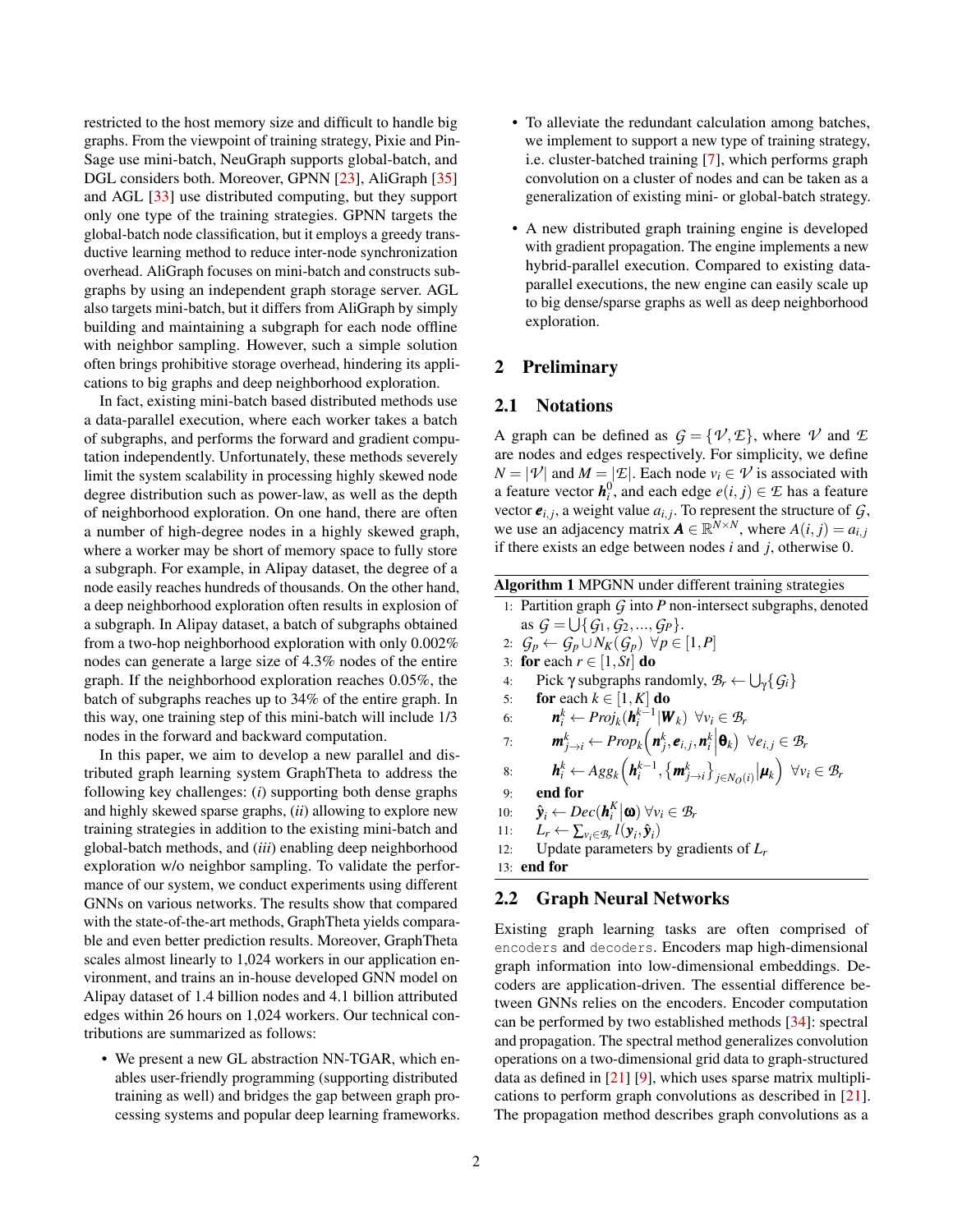<span id="page-2-3"></span>

<span id="page-2-4"></span>Figure 1: An example of a two-hop node classification: (a) and (b) are of mini-batch, (c) and (d) are of cluster-batch. The black solid points are the target nodes to generate mini-batches. The green and blue solid nodes are the one-hop and two-hop neighbors of their corresponding target nodes. The hollow nodes are ignored during the embedding computation. The nodes with circles are the shared neighbors bewteen mini-batches.

message propagation operation, which is equivalent to the spectral method (the proof refers to Appendix [A.1\)](#page-13-0).

In this paper, we present a framework of Message Propagation based Graph Neural Network (MPGNN) as a typical use case to elaborate the compute pattern of NN-TGAR and our new system GraphTheta. As shown in Algorithm [1,](#page-1-0) MPGNN can unify existing GNN algorithms under different training strategies. Recent work [\[30\]](#page-11-15) [\[16\]](#page-11-5) [\[12\]](#page-10-9) focuses on propagating and aggregating messages, which aims to deliver a general framework for different message propagation methods. In fact, the core difference between existing propagation methods lie in the projection function (Line 6), the message propagation functions (Line 7) and the aggregation function (Line 8).

#### 2.3 Cluster-batched Training

We study a new training strategy, namely cluster-batched gradient descent, to address the challenge of redundant neighbor embedding computation under the mini-batch strategy. This training strategy was first used by the Cluster-GCN [\[7\]](#page-10-7) algorithm and shows superior performance to mini-batch in some applications. This method can maximize per-batch neighborhood sharing by taking the advantage of community detection (graph clustering) algorithms.

Cluster-batch first partitions a big graph into a set of smaller clusters. Then, it generates a batch of data either based on one cluster or a combination of multiple clusters. Similar to mini-batch, cluster-batch also performs localized graph convolutions. However, cluster-batch restricts the neighbors of a target node into only one cluster, which is equivalent to conducting a globalized convolution on a cluster of nodes. Typically, cluster-batch generates clusters by using a community

<span id="page-2-2"></span><span id="page-2-1"></span><span id="page-2-0"></span>detection algorithm based on maximizing intra-community edges and minimizing inter-community connections [\[2\]](#page-10-10). Note that community detection can run either offline or at runtime, based on the requirements. Moreover, cluster sizes are often irregular, leading to varied batch sizes.

As shown in Algorithm [1,](#page-1-0) function  $N_K(\cdots)$  is used to collect *K*-*hop* boundary neighbors and the corresponding edges. In case  $P = 1, \gamma = 1$  runs MPGNN with a full-size training strategy. In case  $P = N$ , it runs with mini-batch, In case  $N > P > 1$  and the graph is partitioned by a community detection method, it runs MPGNN with cluster-batch. The Cluster-GCN algorithm can be regarded as an implementation of MPGNN with cluster-batch.

Figure [1](#page-2-0) illustrate the advantages of cluster-batch. An example of cluster-batched computation is shown in fig.  $1(c)\&1(d)$ , where the graph is partitioned into two communities/clusters. The black nodes in Fig. [1\(c\)](#page-2-1) are in community *A* and the black nodes in Fig. [1\(d\)](#page-2-2) are the community *B*. The green or blue nodes in both graphs are the 1-*hop* or 2-*hop* boundaries of a community. Community *A* is selected as the first batch to train a 2-*hop* GNN model, while community *B* forms the second batch. In the embedding computation of the black nodes, their 1-*hop* or 2-*hop* boundary neighbors are also involved. The method generates embeddings of 32 and 41 target nodes, but only touched 40 and 49 nodes in *A* and *B*, resulting in an average computing cost of 1.22 nodes for each target node. In contrast, if mini-batch is used as shown in Fig.  $1(a) \& 1(b)$  $1(a) \& 1(b)$ , the average cost will be as heavy as 18.5 nodes.

Table [1](#page-3-0) shows the comparisons among global-, mini- and cluster-batch. It is necessary to design a new GNN learning system that enables the exploration of different training strategies, which can solve the limitations of existing architectures.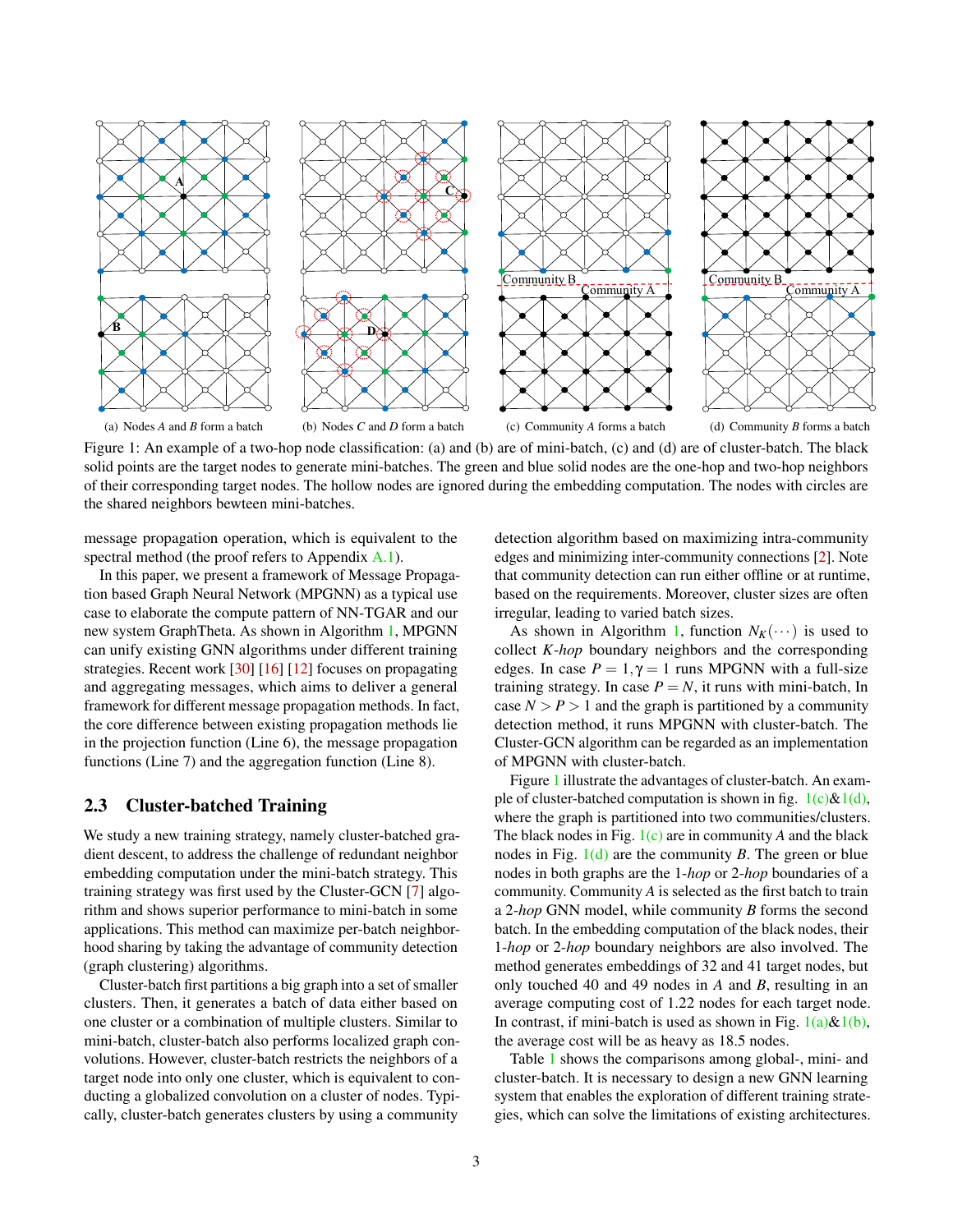<span id="page-3-0"></span>

| <b>Strategies</b> | Advantages                                                               | Disadvantages                                       |  |  |
|-------------------|--------------------------------------------------------------------------|-----------------------------------------------------|--|--|
| Global-batch      | • No redundant calculation                                               | • The highest cost in one step                      |  |  |
|                   | • Stable training convergence                                            |                                                     |  |  |
|                   | • Friendly for parallel computing;                                       | • Redundant calculation among batches;              |  |  |
| Mini-batch        | • Easy to implement on modern training sys-                              | • Exponential complexity with depth;                |  |  |
|                   | tems $[1, 27]$ .                                                         | • Power law graph challenge.                        |  |  |
| Cluster-batch     | • Has advantages of mini-batch but with less re-<br>dundant calculation. | • Limited support graphs without obvious commu-     |  |  |
|                   |                                                                          | nity structures.                                    |  |  |
|                   |                                                                          | • Instable learning speed and imbalance batch size. |  |  |

Table 1: Comparison of three GNN training strategies

# 3 Compute Pattern

# 3.1 NN-TGAR

To solve these problems in a data-parallel or hybrid-parallel system, we present a general computation pattern abstraction, namely NN-TGAR, which can perform the forwards and backwards of GNN algorithms on a big (sub-)graph distributively. This abstraction decomposes an encoding layer into a sequence of independent stages, i.e., NN-Transform, NN-Gather, Sum, NN-Apply, and Reduce. Our method allows distributing the computation over a cluster of machines. The NN-Transform (NN-T) stage is executed on each node to transform the results and generate messages. The NN-Gather (NN-G) stage is applied to each edge, where the inputs are edge values, source node, destination node, and the messages generated in the previous stage. After each iteration, this stage updates edge values and sends messages to the destination node (maybe on other workers). In the Sum stage, each node accumulates the received messages by means of a non-parameterized method like averaging, concatenation or a parameterized one such as LSTM. The resulting summation is updated to the node by NN-Apply (NN-A).

Different from the Gather-Sum-Apply-Scatter (GAS) proposed by PowerGraph [\[13\]](#page-11-9), NN-T, NN-G and NN-A are implemented as neural networks. In forwards, the trainable parameters also join in the calculation of the three stages, but kept unchanged. In backwards, the gradients of these parameters are generated in NN-T, NN-G and NN-A stages, which is used in the final stage NN-Reduce for parameter updating. NN-TGAR can be executed either on the entire graph or subgraphs, subject to the training strategy used.

# 3.2 Forward

The forward of a GNN model can be described as  $K + 2$ passes of NN-TGA, as each encoding layer can be described as one pass of NN-TGA. The decoder and loss functions can be separately described as a single NN-T operation. The decoder functions are application-driven. It can be described by a single NN-T operation in node classification, and a combination of NN-T and NN-G in link prediction. Without loss of generality, we use node classification as the default task in this paper. The forward is comprised of *K* passes of NN-TGA from the first to *K*-th encoding layer, one NN-T operation for the decoder function, and one for the loss calculation. In the forward of each encoding layer, the projection function is executed on NN-T and the propagation function on NN-G. However, the aggregation function is implemented by a combination of Sum and NN-A, which corresponds to the accumulate part and the apply part defined as follows:

<span id="page-3-1"></span>
$$
\mathbf{M}_i^k = Acc_k \left( \left\{ \mathbf{m}_{j \to i}^k \right\}_{j \in N(v_i)} \middle| \mathbf{\mu}_k^{(1)} \right), \tag{1a}
$$

$$
\boldsymbol{h}_i^k = Apy_k(\boldsymbol{h}_i^k, \boldsymbol{M}_{N_O(i)}^k | \boldsymbol{\mu}_k^{(2)}),
$$
 (1b)

<span id="page-3-2"></span>where  $\pmb{\mu}_k = \big[\pmb{\mu}_k^{(1)}\big]$  $\bm{u}_k^{(1)}$ ,  $\bm{\mu}_k^{(2)}$  $\binom{2}{k}$ . If the accumulate part is not parameterized by mean-pooling,  $\boldsymbol{\mu}_k^{(1)} = \mathbf{0}$  and  $\boldsymbol{\mu}_k = \boldsymbol{\mu}_k^{(2)}$ *k* .

As shown in Fig. [2\(a\),](#page-4-0) the embedding of the  $(k-1)$ -th layer *h*<sup>*k*−1</sup> is transformed to *n*<sup>*k*</sup></sup> using a neural network *Proj<sub>k</sub>*(∗|*W<sub>k</sub>*) for all the three nodes in NN-T. The NN-G stage collects messages both from the neighboring nodes  $\{v_2, v_3\}$  (and  $v_1$ ) and from adjacent edges  $\{e_{1,2}, e_{1,3}\}$  (and  $e_{2,1}$ ) to the centric node *v*<sub>1</sub> (and *v*<sub>2</sub>) through the propagation function  $Prop_k(*|\theta_k)$ . The output of this stage is automatically accumulated by  $Acc_{k}(*)$ , resulting in the summed message  $\mathbf{M}_{N(1)}^k$  and  $\mathbf{M}_{N(2)}^k$ . The NN-A stage computes the new embeddings of nodes  $\{v_1, v_2, v_3\}$ , i.e.  $h_1^k$ ,  $h_2^k$  and  $h_3^k$ , as the output of this encoding layer.

# 3.3 Auto-diff and Backward

Auto-differentiation is a prominent feature in deep learning and GraphTheta also implements auto-differentiation to simplify GNN programming by automating the backward gradient propagation during training. Like existing deep learning training systems, a primitive operation has two implementations: a forward version and a backward one. For instance, a data transformation function can implement its forward computation by a sequence of primitive operations. In this case, its backward computation can be automatically interpreted as a reverse sequence of the backward versions of these primitive operations. Assuming that  $y = f(x, W)$  is a user-defined function composed of a sequence of built-in operations, GraphTheta can generate the two derivative functions automatically:  $\partial y / \partial x = f'_x(\mathbf{W})$  and  $\partial y / \partial \mathbf{W} = f'_w(x)$ .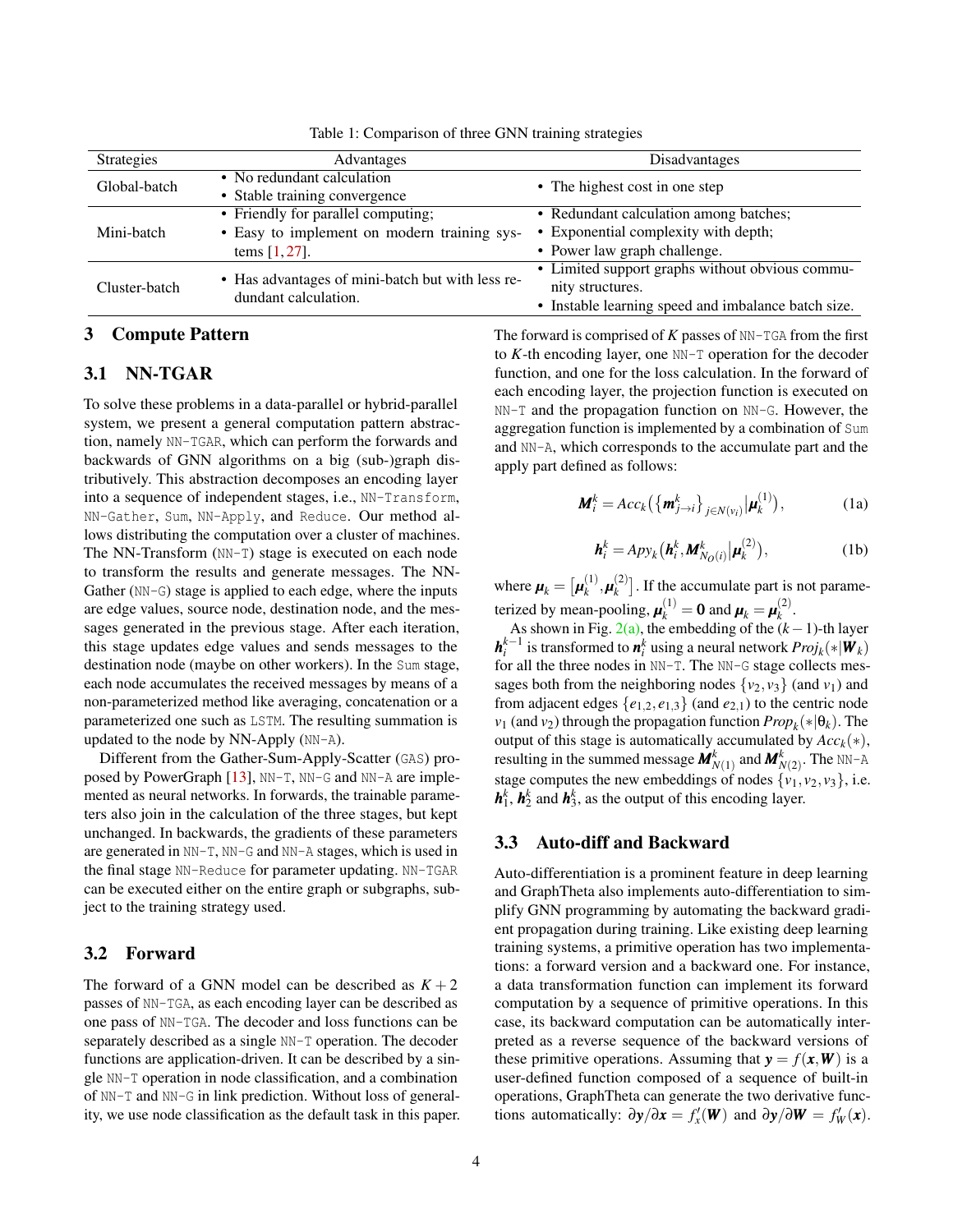<span id="page-4-0"></span>

(a) Forward from  $h_i^{k-1}$  to  $h_i^k$ : NN-T uses the *k*th projection function, NN-G uses the *k*th propagation function and NN-A

<span id="page-4-1"></span>(b) Backward from  $\nabla h_i^k$  to  $\nabla h_i^{k-1}$ : NN-T uses the derivation of *Apyk*, NN-G uses the deriv. of *Acck*&*Propk*, NN-A uses the deriv. of *Pro jk*, and NN-R processes gradients of parameters.

(c) The example graph used in  $(a \backslash b)$ , nodes may on different workers.

Figure 2: The computation pattern of NN-TGAR.

NN-TGAR will organize all these derivative functions to implement the backward progress of the whole GNN model. More details are listed in Appendix [A.2](#page-13-1) of a general proof of backward computation with message propagation, and in Appendix [A.3](#page-14-0) of the derivatives of MPGNN.

In the task of node classification, the backward of a GNN model can be described as  $K + 2$  passes of NN-TGAR, but in a reverse order. First, the differential of a loss function ∂*L*/∂ $\hat{\mathbf{y}}_i = l'(\mathbf{y}_i)$  is executed on each labeled node by a single NN-T stage. Then, the two stages NN-T and Reduce are used to the calculate the differential of the decoder function. In this phase, the gradients of the final embedding for each node are calculated as  $\partial L/\partial \bm{h}^K_i = \partial L/\partial \hat{\bm{y}}_i \cdot Dec'(\bm{\omega})$  and updated to the corresponding node. Meanwhile, the gradients of the decoder parameters are calculated as  $\partial L/\partial \boldsymbol{\omega} = \partial L/\partial \hat{\boldsymbol{y}}_i \cdot Dec'(\boldsymbol{h}_i^K)$  and sent to the optimizer. The *K* passes of NN-TGAR are executed backwards from the *K*-th to the first encoding layer.

Differing from forward that runs the apply part at the last step, backward executes the differential of the apply part on nodes  $\{v_1, v_2, v_3\}$  in the NN-T stage, as shown in Fig. [2\(b\).](#page-4-1) This stage calculates ∂*L*/∂*µ k* that will be sent to the optimizer,  $\{\partial L/\partial \mathbf{h}_i^{k-1} \cdot \partial A p y_k / \partial \mathbf{n}_i^k | i = 1, 2, 3\}$  that will be updated to the nodes as values, and  $\{\partial L / \partial M_i^k | i = 1, 2\}$  that will be consumed by the next stage NN-G. Besides receiving messages from the previous stage, stage NN-G takes as input the values of the corresponding adjacent edges and centric nodes, and sends the result to neighbors and centric nodes, as well as the optimizer.

In NN-G, taking Gather<sub>1,3</sub> as an example, the differential of the accumulate function calculates ∂*L*/∂*m k* 3→1 . Subsequently, the differential of the propagation function computes

∂*Prop<sub>k</sub>*/∂*n*<sup>*k*</sup><sub>3</sub>, ∂*Prop<sub>k</sub>*/∂*n*<sup>*k*</sup><sub>1</sub>, and ∂*Prop<sub>k</sub>*/∂**θ**<sub>*k*</sub>, all of which are multiplied by  $\partial L / \partial m_{3 \to 1}^k$  and then sent to the source node  $v_3$ , destination node  $v_1$ , and the optimizer. The Sum stage receives gradient vectors computed in NN-G, as well as new node values computed in NN-T, and then element-wisely adds the gradients by node values for each of the three nodes, resulting in  $\{\partial L/\partial \boldsymbol{n}_i^k | i = 1, 2, 3\}$ . These three results will be passed to the next stage. The NN-A computes the gradients of the (*k*−1) th layer embeddings  $\partial L/\partial \mathbf{h}_i^{k-1}$  as  $\partial L/\partial \mathbf{n}_i^k \cdot Proj_k(\mathbf{W}_k)$ , where the gradients of  $W_k$  are calculated similarly. The optimizer invokes Reduce to aggregate all the gradients of parameters (i.e.,  $\boldsymbol{\mu}_k$ ,  $\boldsymbol{\theta}_k$ , and  $\boldsymbol{W}_k$ ), which are generated in stages NN-T, NN-G and NN-A and distributed over nodes/edges, and updates the parameters with this gradient estimation.

#### 4 Implementation

Inspired by distributed graph processing systems, we present a new GNN training system which can simultaneously support all the three training strategies. Our new system enables deep GNN exploration without pruning graphs. Moreover, our system can balance memory footprint, time cost per epoch, and convergence speed. Fig. [3](#page-5-0) shows the architecture of our system. It consists of five components: (*i*) a graph storage component with distributed partitioning and heterogeneous features and attributes management, (*ii*) a subgraph generation component with sampling methods, (*iii*) graph operators which manipulate nodes and edges, and (*iv*) learning core operations including neural network operators (including fullyconnected layer, attention layer, batch normalization, concat, mean/attention pooling layers and etc.), typical loss functions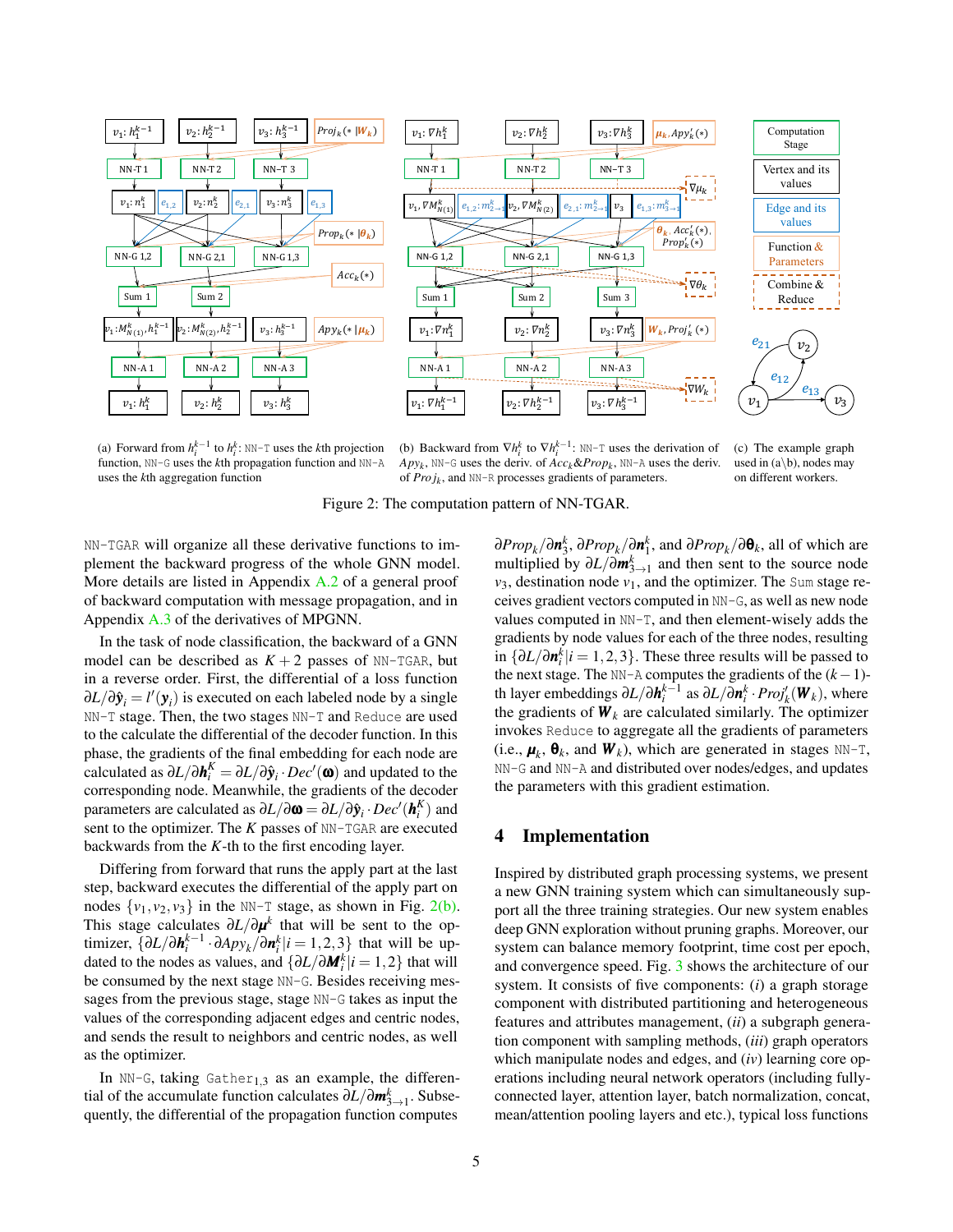(including softmax cross-entropy loss w/o regularizations), and optimizers (including SGD and Adam [\[20\]](#page-11-16)).

#### 4.1 Distributed Graph Representation

Our graph programming abstraction follows the vertexprogram paradigm and fits the computational pattern of GNNs which always centers around nodes. In our system, the underlying graphs are placed in a distributed environment, which requires efficient graph partitioning algorithms. A number of graph partitioning approaches have been proposed, such as vertex-cut, edge-cut, and hybrid-cut solutions. Popular graph partitioning algorithms are included in our system to support popular graph processing methods.

To efficiently run GNN-oriented vertex-programs, we propose a new graph partitioning method which evenly distributes nodes to partitions and cuts off cross-partition edges. Similar to PowerGraph, we use master and mirror nodes, where a master node is assigned to one partition and its mirrors are created in other partitions. For each edge, our method assigns it to the partition in which its source node is a master (target nodes also can be used as the indicator). This way, any edge contains at least one master node. The vertex-cut approach used by PowerGraph has the disadvantage of duplicating mirror nodes, resulting in memory overhead for the multi-layer GNN learning. To address this problem, our method allows mirror nodes to act as placeholders and only hold node states instead of the actual values. In this case, the replica factor is reduced to 1 from  $(N_{master} + N_{mirror})/N_{master}$ , where  $N_{master}$ and *Nmirror* are the number of master and mirror nodes. With the partitioning method, the implementation of each primitive in GAS abstraction is composed of several phases. Fig. [5](#page-5-1) illustrates the computation of the Gather primitive.

In order to traverse graph efficiently, GraphTheta organizes outgoing edges in Compressed Sparse Row (CSR) and incoming edges in Compressed Sparse Column (CSC), and stores node and edge values separately. Our distributed graph traversal is completed in two concurrent operations: one traverses nodes with CSR and the other with CSC. For the operation with CSR, each master node sends its related values to all the mirrors and then gathers its outgoing edges with master neighbors, where the edges with mirror neighbors are directly skipped. For the operation with CSC, each mirror node gathers incoming edges with master neighbors. Mirror nodes receiving values from their corresponding masters will be passively gathered by their neighbors. Fig. [6](#page-6-0) illustrates an example of our graph traversal. Assume that we would like to traverse all outgoing edges of the master node 3 in partition 0 held by worker 0. For the operation with CSR, worker 0 processes the outgoing edge of node 3 to the master node 0. As node 1 in worker 0 is a mirror, the edge from node 3 to node 1 is skipped. Meanwhile, worker 1 sends the value of its master node 1 to the mirror in worker 0. Concurrently, for the One graph programming absorbance is the spiral of the spiral of the spiral of the spiral of the spiral of the spiral of the spiral of the spiral of the spiral of the spiral of the spiral of the spiral of the spiral of the



<span id="page-5-0"></span>Figure 3: The system architecture of GraphTheta.



Figure 4: An example of GraphTheta partitioning with nodes evenly assigned to three partitions. Mirrors are denoted by the dotted line.



<span id="page-5-1"></span>computation  $\cdots$  combined message  $\cdots$  synchronized value

Figure 5: An example of computation and communication in the Gather primitive: compute, combine and synchronized.

of the mirror node 1 from node 3. Herein, the mirror node 1 receives its value sent from worker 1 and will be passively gathered by node 3 in worker 0. From the description, we can see that communication only occurs between master and mirror nodes.

The abstraction can address the local message bombing problem. On one hand, for a master-mirror pair, we only need one time of message propagation of node values and the results, which can reduces the traffic load from  $O(M)$  to  $O(N)$ . On the other hand, we only synchronize node values involved in the computation per neural network layer, during the dataflow execution of a GNN model. Moreover, we remove the implicit synchronization phase after the original Apply primitive, instead of introducing implicit mastermirror synchronization to overlap computation and communication. Additionally, heuristic graph partitioning algorithms such as METIS [\[19\]](#page-11-17), Louvain [\[2\]](#page-10-10) are also supported to adapt cluster-batched training.

# <span id="page-5-2"></span>4.2 Subgraph Training

To unify the processing of all the three types of training strategies, our new system uses subgraphs as the abstraction of graph structures and the GNN operations are applied. Both mini-batch and cluster-batch train a model on the subgraphs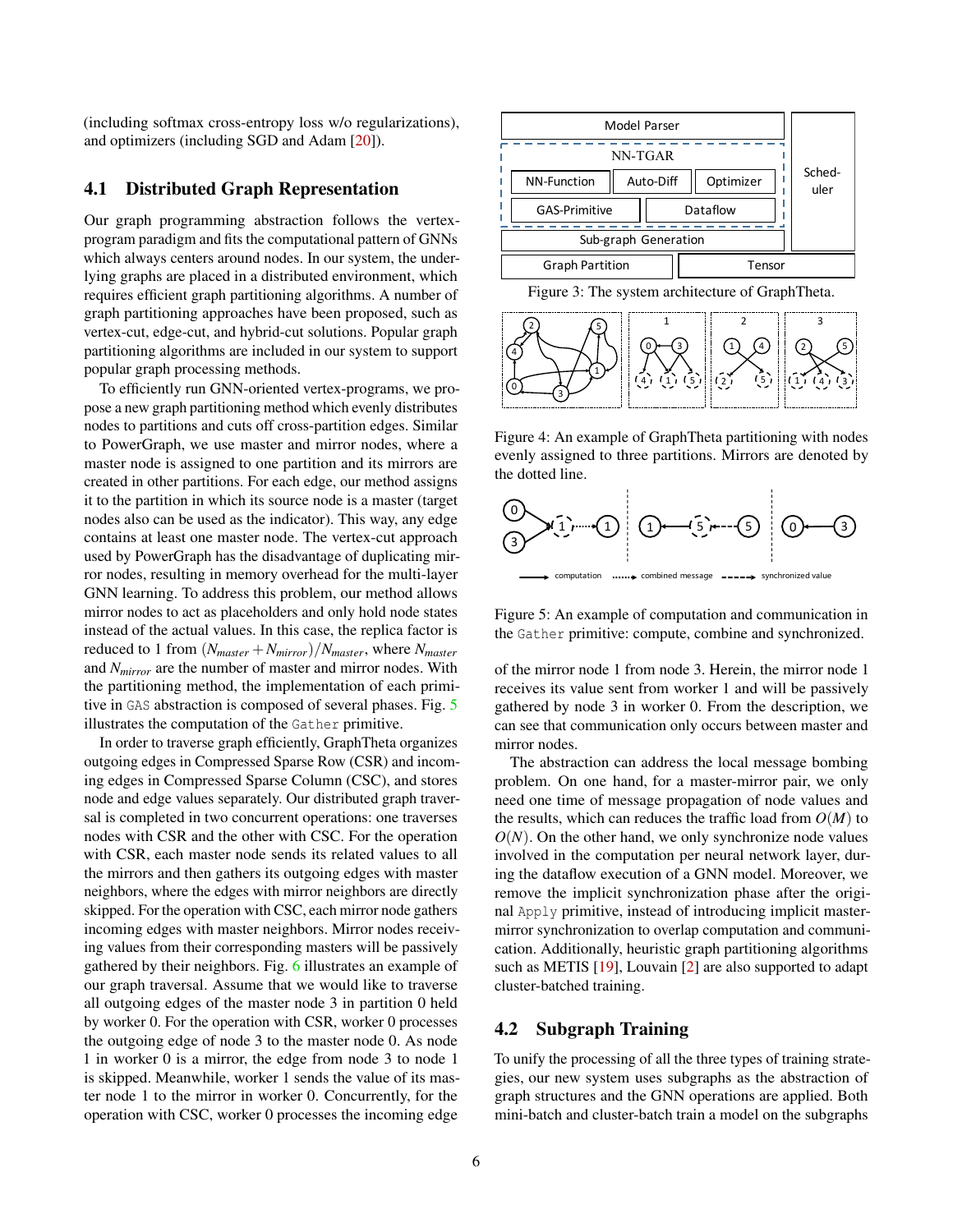generated from the initial batches of target nodes, whereas global-batch does on the entire graph. The size of a subgraph can vary from one node to the entire graph based on three factors, i.e., number of GNN layers, graph topology and community detection algorithms. The number of GNN layers determines the neighbor exploration depth and has an exponential growth of subgraph sizes. For graph topology, node degree determines the exponential factor of subgraph growth.

Fig. [7](#page-6-1) shows a mini-batch training example, where a GNN model containing two graph convolution layers is interleaved by two fully-connected layers. The right part shows a subgraph constructed from a batch of initial target nodes  $\{1,2,3\}$ , which has one-hop neighbors  $\{4,5,6\}$  and two-hop neighbors {7,8}. The left part shows the forward and backward computation of this subgraph, with arrows indicating the propagation direction. For subgraph computation, a straightforward method is to load the subgraph structure and the related data into memory and perform matrix operations on the subgraph located at the same machine. As the memory overhead of a subgraph may exceed the memory limit, this method has inherent limitation in generalization. Instead, GraphTheta completes the training procedure with distributed computing by only spanning the structure of the distributed subgraph. To construct a subgraph, our system introduces a breadth-firstsearch traverse operation. For each target node, this operation initializes a minimal number of layers per node, which are involved in the computation, in order to reduce unnecessary propagation of graph computing. Furthermore, to avoid the cost of subgraph structure construction and preserve graph access efficiency, we build a vertex-ID mapping between the subgraph and the local graph within each process/worker to reuse CSR/CSC indexing. In addition, our system has implemented a few sampling methods, including random neighbor sampling [\[16\]](#page-11-5), which can be applied to subgraph construction. degree determines the exponential factor of subgraph growth.<br>
Fig. 7 shows a mini-batch training example, where a GNN<br>by two fully-connected havens The right part historical syces interdeved<br>by two fully-connected haves. T

# 4.3 Parallel Execution Model

Training subgraphs sequentially cannot fully unleash the power of a distributed system. GraphTheta is designed to concurrently train multiple subgraphs with multi-versioned parameter in a distributed environment, and support concurrent lookups and updates. That lead to two distinguished features from the existing GNN training systems: (*i*) parallel subgraph tensor storage built upon distributed graphs, and (*ii*) GraphView abstraction and multi-versioned parameter management to enable parallelized batched training.

Parallel tensors storage For subgraph training, we investigate two key techniques to enable low-latency access to distributed subgraphs and lower total memory overhead. The first technique is reusing the CSR/CSC indexing. It is inefficient in high-concurrency environment to construct and release the indexing data for each subgraph on the fly. Instead,



<span id="page-6-0"></span>Figure 6: An example of distributed graph traversal



<span id="page-6-1"></span>Figure 7: The tensor stacks of a target node and its 2-hop neighbors in the training process with a 2-hop GNN model.



<span id="page-6-2"></span>Figure 8: The parallel batched training paradigm.

cache-friendly vertex-ID mapping is adopted to efficiently access a graph topology, as described in section [4.2.](#page-5-2)

The second technique is task-oriented tensor storage. In GNNs, the same node can be incorporated in different subgraphs constructed from different batches of target nodes, especially high degrees nodes. To make tasks contextindependent and hide underlying implementation details, the memory layout of nodes is task-specific (a task can be an individual forward, backward, or aggregation phase) and sliced into frames. A frame of a given node is a stack of consecutive resident memory, storing raw data and tensors. To alleviate peak memory pressure, the memory can be allocated and released dynamically per frame on the fly. More specifically, in the forward/backward phase, output tensors for each layer is calculated and released immediately after use. As the allocation and de-allocation of tensors has a context-aware memory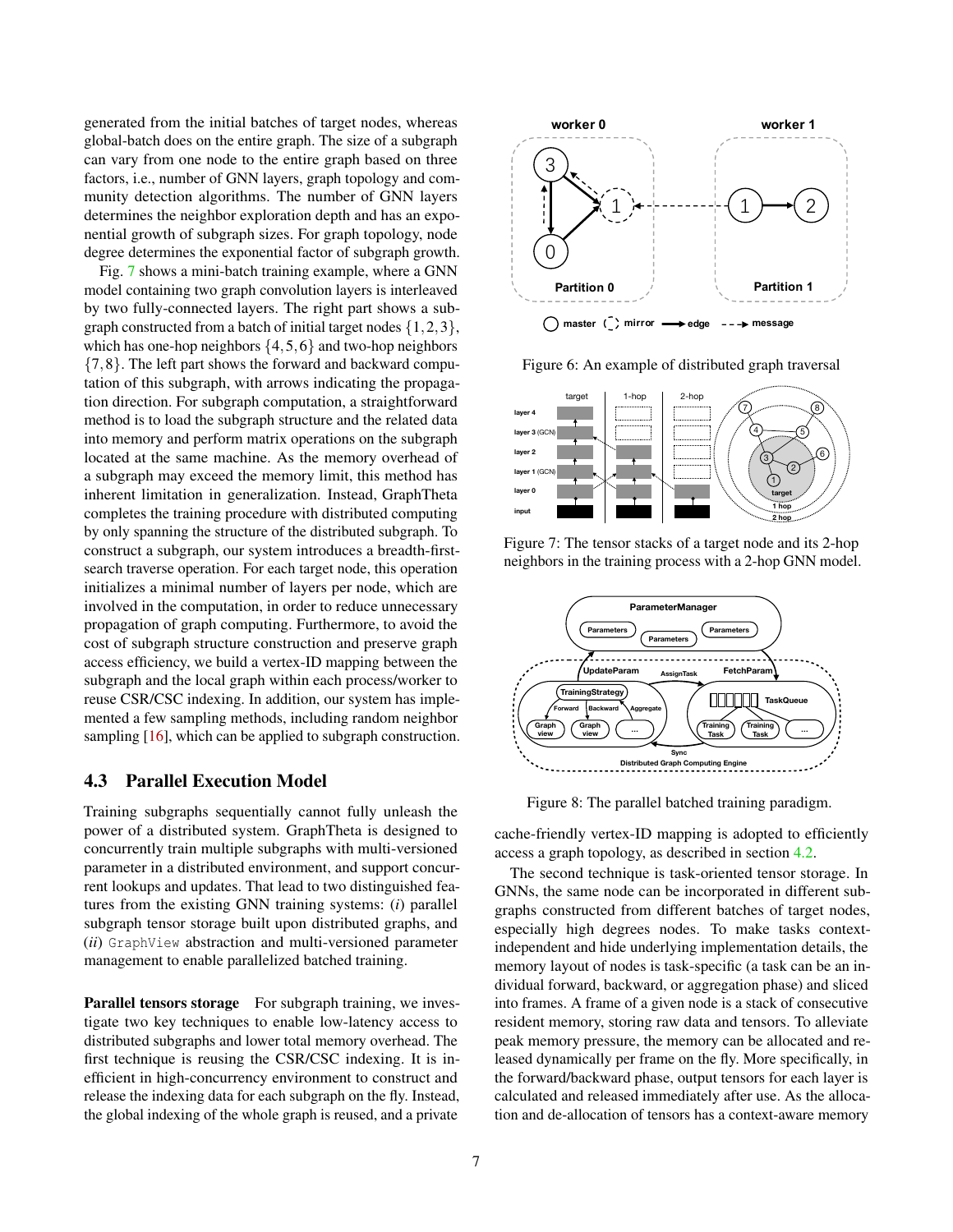usage pattern, we design a tensor caching between frames and standard memory manipulation libraries to avoid frequently trapping into operating system kernel spaces.

**GraphView** and multi-versioned parameters To train multiple subgraphs concurrently, we design the abstraction GraphView, which maintains all key features of the underlying parallel graph storage including reused indexing, embedding lookup, and the distributed graph representation. Implemented as a light-weight logic view of the global graph, the GraphView exposes a set of interfaces necessary to all training strategies, and allows to conveniently communicate with storages. Besides the global-, mini- and cluster-batch, other training strategies can also be implemented base GraphView. And training tasks with GraphViews are scheduled in parallel. That enables to concurrently assign the separated forward, backward and aggregation phases to a training worker. Due to varied workloads of subgraphs, a work-stealing scheduling strategy is adopted to improve load balance and efficiency.

Fig. [8](#page-6-2) depicts the parallel batched training paradigm with graph view and multi-version parameter management. ParameterManager manages multiple versions of trainable parameters. In a training step, workers can fetch parameters of a specific version from ParameterManager, and use these parameters within the step. For each worker, it computes on a local slice of the target subgraph being trained, and uses a task queue (i.e., TaskQueue) to manage all the tasks assigned to itself and then execute them concurrently. In the end of a training step, parameter gradients are aggregated, and sent to ParameterManager for version update. UpdateParam performs the actual parameter update operations either in a synchronous or an asynchronous mode.

#### 5 Experiments and Results

#### 5.1 Datasets

We evaluate the performance of our system by training node classification models using 6 datasets. As shown in Table [2,](#page-8-0) the sizes vary from small-, modest-, to large-scale. The popular GCN [\[21\]](#page-11-4) algorithm and our EAGNN algorithm are used for comparison. From Table [2,](#page-8-0) Cora, Citeseer and Pubmed [\[29\]](#page-11-18) are three citation networks with nodes representing documents and edges indicating citation relationship between documents. In the three datasets, the attribute of a node is a bag-of-words vector, which is sparse and highdimensional, while the label of the node is the category of the corresponding document. Reddit is a post-to-post graph in which one post forms one node and two posts are linked if they are both commented by the same user. In Reddit, a node label presents the community a post belongs to [\[16\]](#page-11-5). Amazon is a co-purchasing graph, where nodes are products and two nodes are connected if purchased together. In Amazon, node labels represent the categories of products [\[7\]](#page-10-7). These five

datasets are publicly available and have only node attributes, without edge attributes or types.

In Alipay dataset, nodes are users, attributes are user profiles and class labels are the financial risk levels of users. Edges are bulit from a series of relations among users such as chatting, online financial cooperation, payment, and trade. This dataset contains 1.4 billion nodes and 4.1 billion attributed edges. In our experiments, we equally split the data set into two parts, one for training and the other for testing. To our knowledge, Alipay dataset is the largest edge-attributed graph ever used to test deep GNN models in the literature.

In addition, even though there are only node classification tasks in our testing, our system can actually support other types of tasks with moderate changes, such as revising the decoders to accommodate specific task and keeping graph embedding encoder part unchanged.

# 5.2 Evaluation on Public Datasets

On the public datasets, we train a two-layer GCN model [\[21\]](#page-11-4) using our system and compare the performance with the state-of-the-art counterparts, including a TensorFlow-based implementation (TF-GCN) from [\[21\]](#page-11-4), a DGL-based one (DGL) [\[31\]](#page-11-12), and two neighbor-sampling-based ones: Fast-GCN [\[4\]](#page-10-3) and VR-GCN [\[3\]](#page-10-11). Cluster-GCN [\[7\]](#page-10-7) is not compared because the performance of a two-layer GCN on these datasets are not available in the original paper. Different datasets are configured to have varied hidden layer sizes. Specifically, hidden layer sizes are 16, 128 and 200 for the three citation networks (i.e., Cora, Citeseer and PubMed), Reddit and Amazon. Except for Amazon, all the others have their own sub-sets for validation. Moreover, the latter enables dropout for each layer, whereas the former does not. In terms of global-batch, we train the model up to 1,000 epochs and select the trained model with the highest validation accuracy to test generalization performance for the latter. With respect to mini-batch, early stop is exerted once stable convergence has reached for each dataset. In all tests, cross-entropy loss function is used to measure convergence and prediction results are produced by feeding node embeddings to a softmax layer. Due to the small sizes of the three networks, we run one worker of 2 GB memory to train each of them. In terms of the average time per epoch/step, our method obtains on the Cora, Citeseer and PubMed datasets 0.46 (0.75) seconds, 0.97 (0.47) seconds, and 0.85 (0.33) seconds respectively with respect to the global-batch (mini-batch) training.

Comparison to other systems with non-sampling-based methods First, we compare our system with TF-GCN and DGL to demonstrate that our system can achieve highly competitive or superior generalization performance on the same datasets and models, even without using sampling. Table [3](#page-8-1) shows the performance comparison between GraphTheta, TF-GCN and DGL on the three small-scale citation networks, i.e.,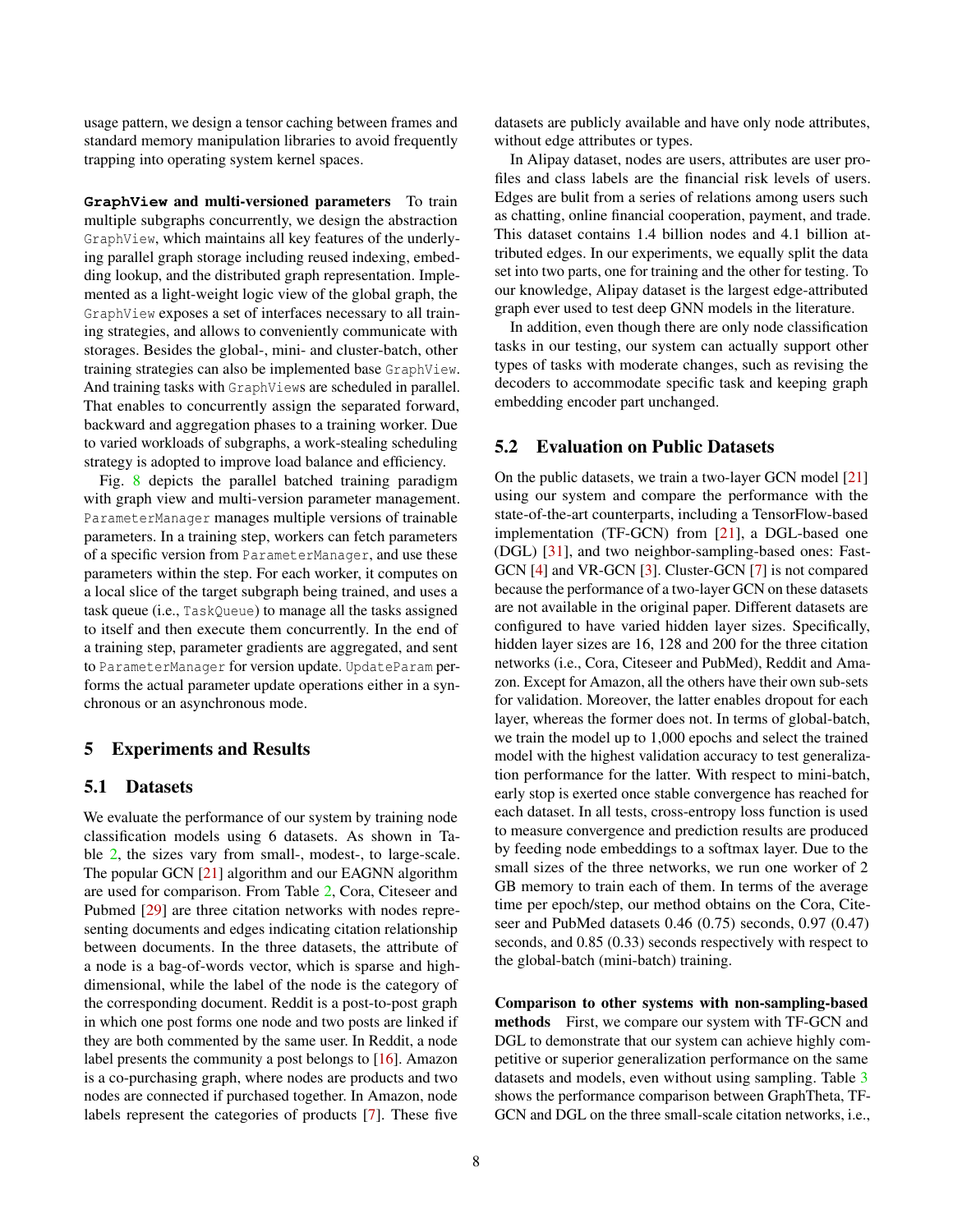<span id="page-8-0"></span>

| Table 2: Datasets |              |             |              |             |                          |                |
|-------------------|--------------|-------------|--------------|-------------|--------------------------|----------------|
| Name              | #Nodes       | #Node attr. | #Edges       | #Edge attr. | Max cluster size         | Cluster number |
| Cora              | 2.708        | 1433        | 5.429        |             | -                        |                |
| Citeseer          | 3.327        | 3703        | 4.732        |             | $\overline{\phantom{0}}$ | ۰              |
| Pubmed            | 19.717       | 500         | 44.338       |             | -                        |                |
| Reddit            | 232,965      | 602         | 11.606.919   |             | 30,269                   | 4300           |
| Amazon            | 2.449.029    | 100         | 61.859.140   | 0           | 36,072                   | 8500           |
| Alipay Dataset    | 1.40 Billion | 575         | 4.14 Billion | 57          | 24 Million               | 4.9Million     |

Table 3: The comparison to other systems with non-sampling

|          | Accuracy in Test Set $(\%)$ |             |            |            |  |  |
|----------|-----------------------------|-------------|------------|------------|--|--|
| Dataset  | GCN                         | GCN         | <b>GCN</b> | <b>GCN</b> |  |  |
|          | with $GB^*$                 | with $MB^*$ | On DGL     | On TF      |  |  |
| Cora     | 82.70                       | 82.40       | 81.31      | 81.50      |  |  |
| Citeseer | 71.90                       | 71.90       | 70.98      | 70.30      |  |  |
| Pubmed   | 80.00                       | 79.50       | 79.00      | 79.00      |  |  |

<sup>∗</sup>Training and inference on GraphTheta.

<span id="page-8-1"></span>2-hop GCN

<span id="page-8-2"></span>Table 4: The comparison to other systems with 2-hop GCN and sampling-based training.

|                | Accuracy in Test Set $(\%)$ |                    |                    |            |            |  |
|----------------|-----------------------------|--------------------|--------------------|------------|------------|--|
| <b>Dataset</b> | Global-                     |                    | Mini- Cluster-     | Fast       | VR-        |  |
|                | batch <sup>*</sup>          | batch <sup>*</sup> | batch <sup>*</sup> | <b>GCN</b> | <b>GCN</b> |  |
| Reddit         | 96.44                       | 95.84              | 95.60              | 93.70      | 96.30      |  |
| Amazon         | 89.77                       | 87.99              | 88.34              |            | 89.03      |  |
|                |                             |                    |                    |            |            |  |

<span id="page-8-3"></span><sup>∗</sup>Training and inference on GraphTheta.

Table 5: Comparison results on Alipay dataset

| <b>Strategies</b> | Performance in Test Set $(\%)$ | Time (h) |    |  |
|-------------------|--------------------------------|----------|----|--|
|                   | F1 Score                       | AUC.     |    |  |
| Global-batch      | 12.18                          | 87.64    | 30 |  |
| Mini-batch        | 13.33                          | 88.12    | 36 |  |
| Cluster-batch     | 13.51                          | 88.36    | 26 |  |

Cora, Citeseer and PubMed. For DGL, we resue the results presented in [\[31\]](#page-11-12), instead of evaluating it. This is because [\[31\]](#page-11-12) did not expose its hyper-parameters and pose challenges for result reproduction. Both GraphTheta and TF-GCN use the same set of hyper-parameter values, including learning rate, dropout keep probability, regularization coefficient, and batch size, as proposed in [\[21\]](#page-11-4). And train the model 300 steps for mini-batch. From the table, global-batch yields the best accuracy for each dataset, with an exception that its performance is neck-by-neck with that of mini-batch on Citeseer. Mini-batch also outperforms both DGL and TF-GCN for each case.

Comparison to other systems with sampling-based methods Second, we compare our implementations (without sampling) with FastGCN and VR-GCN on the two modest-scale datasets: Reddit and Amazon. FastGCN employs importance

neighbor sampling, while VR-GCN adopts variance reduction. And both of them train models in a mini-batched manner. Table [4](#page-8-2) gives the test accuracy of each experiment. For FastGCN and VR-GCN, we directly use the results from their corresponding publications. Note that the performance of FastGCN on Amazon is unavailable, and the algorithm will not participate in performance evaluation with respect to Amazon.

For global-batch, we set 500 epochs for Reddit at maximum, and activate early stop as long as validation accuracy reaches stable. Meanwhile, a maximum number of 750 epochs is used for Amazon. For mini-batch, each training step randomly chooses 1% labeled nodes to form the initial batch for Reddit, and 0.1% for Amazon. This results in a batch size of 1,500 for the former and 1,710 for the latter. We train Reddit for 600 steps and Amazon for 2,750 steps with respect to mini-batch. Note that as Reddit (and Amazon) is a dense co-comment (and co-purchasing) network, the two-hop neighbors of only 1% (and 0.1%) labeled nodes almost touch 80% (and 65%) of all nodes. For cluster-batch, each training step randomly chooses 1% clusters to form the initial batch for Reddit and Amazon, where clusters are created beforehand. Moreover, cluster-batch applies the same early stop strategy as minibatch. We train the two networks of Reddit and Amazon on a Linux CPU Docker cluster and launch 600 and 200 workers, each of which has a memory size of 2 GB. For Reddit, our method obtains an average time per epoch/step of 78.0 seconds, 80.2 seconds and 60.4 seconds in terms of global-batch, mini-batch and cluster-batch. For Amazon, the results are 45.1 seconds, 55.8 seconds and 35.3 seconds respectively.

On both datasets, global-batch yields the best accuracy, while mini-batch performs the worst with cluster-batch in between. Moreover, FastGCN is inferior to VR-GCN. It is worth mentioning that the relatively lower performance of cluster-batch may be caused by the fact that both networks are dense and do not have good cluster partitioning. Based on these observations, it is reasonable to draw the conclusion that sampling-based training methods are not always better than non-sampling-based ones.

#### 5.3 Evaluation on Alipay dataset

In this test, we use our in-house developed variant of the graph attention network (GAT) [\[30\]](#page-11-15), namely GAT with edge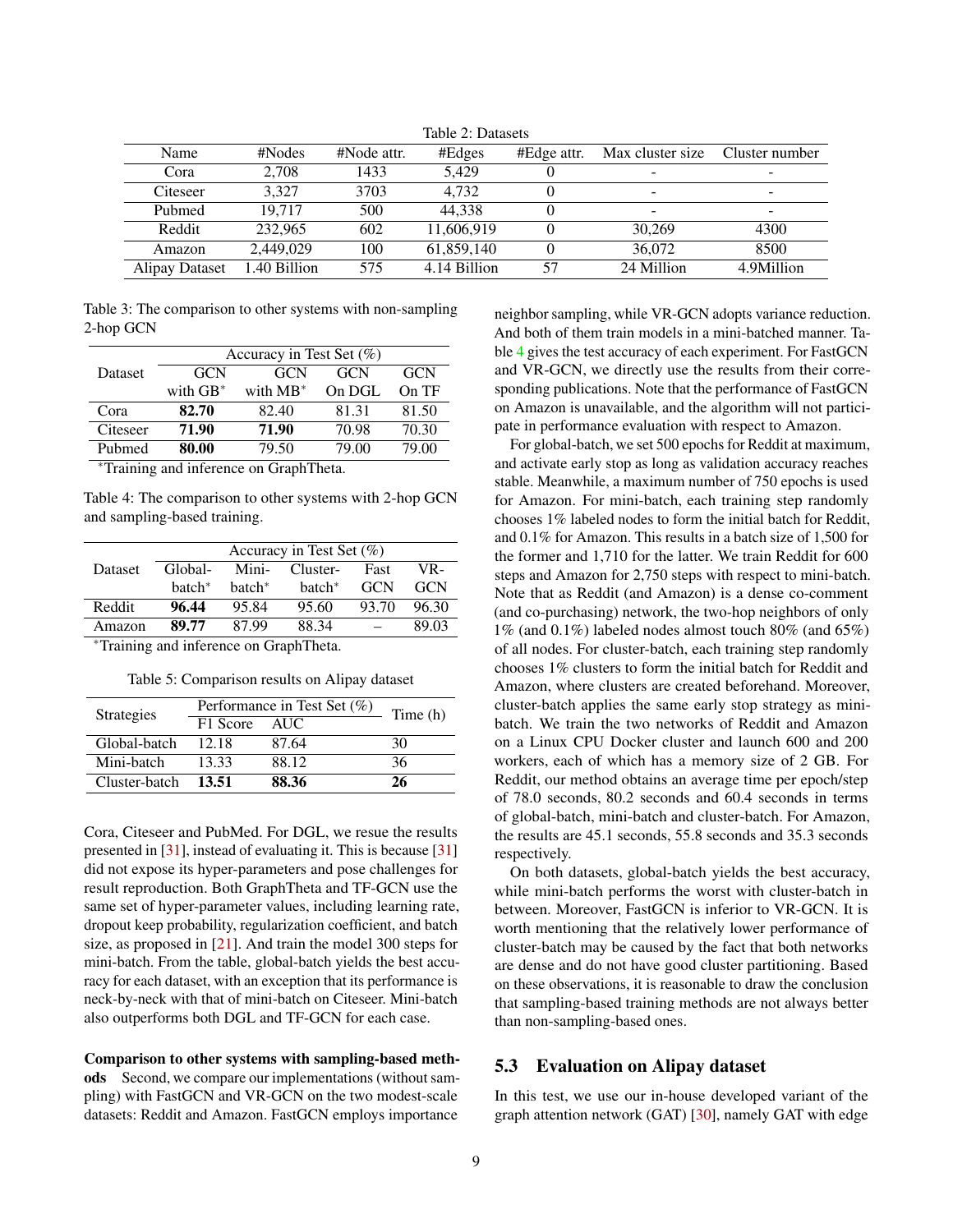

Figure 9: Scaling results of GraphTheta on Alipay dataset

features (GAT-E), which adapts GAT to utilize edge features. This model is trained with Alipay dataset using the following three training strategies: global-batch, mini-batch and clusterbatch. Alipay dataset is a very sparse graph with a density of about 3. GAT-E is based on the assumption that given a node, different neighbor relationship has different influence on the node. Differing from the original GAT described in [\[30\]](#page-11-15), the inputs of the attention function further involve the edge feature, besides the features of both the source and the destination nodes.

Table [5](#page-8-3) shows the performance of three training strategies. We run 400 epochs for global-batch, and 3,000 steps for all the others. Cluster-batch performs the best, with mini-batch better than global-batch, in terms of both F1 score and accuracy. In terms of the convergence speed in the same distributed environment, we can observe that cluster-batch converges the fastest. The second fastest method is global-batch, and the third one is mini-batch. Specifically, the overall training time of 1,024 workers is 30 hours for global-batch, 36 hours for mini-batch, and 26 hours for cluster-batch, and the peak memory footprint per worker is 12 GB, 5 GB and 6 GB respectively.

#### 5.4 Scaling Results

We evaluate the capability of scaling to big graphs of Graph-Theta with respect to the number of workers, in a distributed environment, using Alipay dataset. In this testing, each worker is equipped with one computing thread and runs in a Linux CPU Docker. We employ global-batch, and conduct 10 rounds of tests. Then, we report the average runtime of speedup. Due to the large memory footprint of Alipay dataset, we start from 256 workers and use the average training time as the baseline.

Fig. [9](#page-9-0) shows the speedup results with respect to the number of workers. From the results, we can see that the forward, backward and full training steps are consistent in terms of the scaling size. They all scale linearly with the number of workers. By increasing the number of workers from 256 to 512, the forward runs  $1.66\times$  faster, the backward runs  $1.75\times$  faster, and the full training steps run  $1.72\times$  faster. Furthermore, we

increase the number of works from 512 to 1,024, the speeds increase by 2.81, 3.21 and 3.09 times respectively. Considering parallel efficiency, the forward achieves 83% (and 70%), backward of 87% (and 80%), and full training steps of 86% (and 77%) in terms of efficiency by using 512 workers (and 1,024 workers). Neither mini-batch nor cluster-batch is as good as global-batch with respect to parallel scalability, which means mini-batch and cluster-batch cannot fully unleash the computation power of the distributed system, out of the relatively small amount of computation in subgraphs.

#### <span id="page-9-0"></span>6 Related Work

Existing GL systems/frameworks for GNNs are either sharedmemory or distributed-memory. They are designed for minibatch and global-batch trainings. Specifically, DGL is a shared-memory GL system, which implements a graph message passing method  $[11]$ . To overcome the memory constraint when processing big graphs, DGL recently introduces a graph storage server to store the graph. However, this method does not always work because clients have to pull subgraphs from the server remotely. Pixie and PinSage are shared-memory frameworks based on the mini-batch training. Pixie targets real-time training and inference, while PinSage is designed for off-line applications. NeuGraph takes advantage of GPUs sharing the same host to perform the global-batch training by splitting a graph into partitions and implementing global convolutions partition-by-partition. GPNN is a distributed global-batch node classification method. GPNN first partitions the graphs and then conducts transductive learning using greedy training that interleaves intra-partition training with inter-partition training. AliGraph and AGL are two distributed methods for the mini-batch training. Similar to DGL, AliGraph uses a graph storage server (distributed) as the solution for big graphs. In contrast, AGL used a naïve storage method instead, which extracts subgraphs offline ahead of time and stores them in disk for possible future use. Note that both AliGraph and AGL perform the forward and backward computation over a mini-batch by only one process/worker, i.e., conducting data-parallel execution.

Our system intrinsically differs from existing methods by implementing hybrid-parallel execution, which computes each mini-batch by a group of processes/workers, and supporting multiple training strategies. It is worth mentioning that though general-purpose graph processing systems [\[26\]](#page-11-10) [\[14\]](#page-11-19) [\[13\]](#page-11-9) [\[36\]](#page-12-1) [\[5\]](#page-10-6) are incapable of directly supporting graph learning, the graph processing techniques can be taken as the infrastructure of graph learning systems.

#### 7 Conclusion

In this paper, we presented GraphTheta, a distributed GNN learning system supporting multiple training strategies, in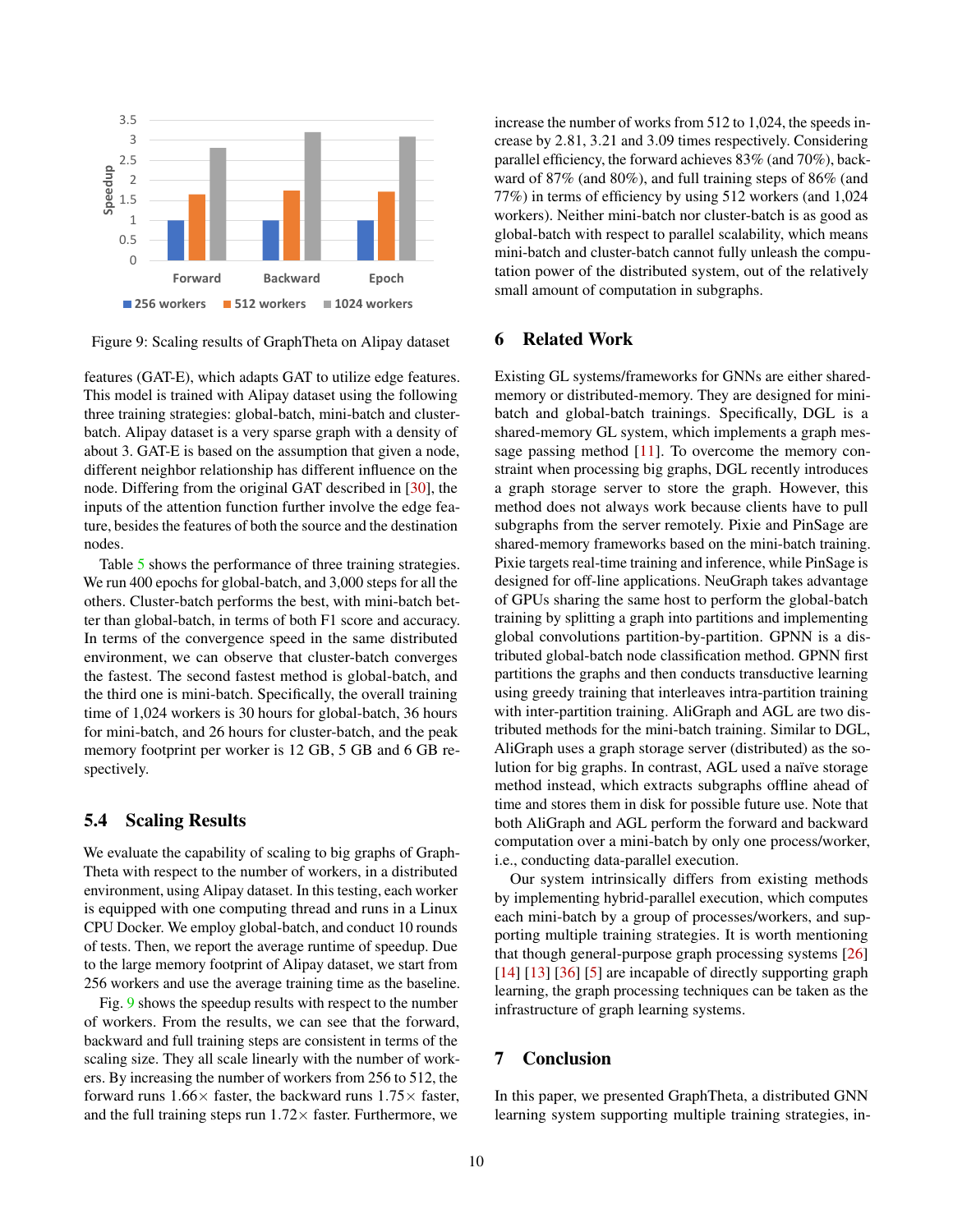cluding global-batch, mini-batch and cluster-batch. Extensive experimental results show that our system scales almost linearly to 1,024 workers in a distributed Linux CPU Docker environment. Considering the affordable access to a cluster of CPU machines in public clouds such as Alibaba Aliyun, Amazon Web Services, Google Cloud and Microsoft Azure, our system shows promising potential to achieve low-cost graph learning on big graphs. Moreover, our system demonstrates better generalization results than the state-of-the-art on a diverse set of networks. Especially, experimental results on Alipay dataset of 1.4 billion nodes and 4.1 billion edges show that the new cluster-batch training strategy is capable of obtaining the best generalization results and the fastest convergence speed on big graphs. Specifically, GraphTheta makes our in-house developed GNN to reach convergence in 26 hours using cluster-batch, by launching 1,024 workers on Alipay dataset.

# Acknowledgments

Houyi Li and Yongchao Liu have contributed equally to this work. We would like to thank Yanminng Fang for building the Alipay datasets. Here is the Data Protection Statement: 1. The data used in this research does not involve any Personal Identifiable Information(PII). 2. The data used in this research were all processed by data abstraction and data encryption, and the researchers were unable to restore the original data. 3. Sufficient data protection was carried out during the process of experiments to prevent the data leakage and the data was destroyed after the experiments were finished. 4. The data is only used for academic research and sampled from the original data, therefore it does not represent any real business situation in Ant Financial Services Group.

#### References

- <span id="page-10-4"></span>[1] Martín Abadi, Paul Barham, Jianmin Chen, Zhifeng Chen, Andy Davis, Jeffrey Dean, Matthieu Devin, Sanjay Ghemawat, Geoffrey Irving, Michael Isard, et al. Tensorflow: A system for large-scale machine learning. In *12th* {*USENIX*} *Symposium on Operating Systems Design and Implementation (*{*OSDI*} *16)*, pages 265– 283, 2016.
- <span id="page-10-10"></span>[2] Vincent D. Blondel, Jean-Loup Guillaume, Renaud Lambiotte, and Etienne Lefebvre. Fast unfolding of communities in large networks. *Journal of Statistical Mechanics: Theory and Experiment*, P10008:1–12, Oct 2008.
- <span id="page-10-11"></span>[3] Jianfei Chen, Jun Zhu, and Le Song. Stochastic training of graph convolutional networks with variance reduction. In Jennifer Dy and Andreas Krause, editors, *Proceedings of the 35th International Conference on Machine Learning*, volume 80 of *Proceedings of Machine Learning*

*Research*, pages 942–950, Stockholmsmässan, Stockholm Sweden, 10–15 Jul 2018. PMLR.

- <span id="page-10-3"></span>[4] Jie Chen, Tengfei Ma, and Cao Xiao. Fastgcn: fast learning with graph convolutional networks via importance sampling. *arXiv preprint arXiv:1801.10247*, 2018.
- <span id="page-10-6"></span>[5] Rong Chen, Jiaxin Shi, Yanzhe Chen, Binyu Zang, Haibing Guan, and Haibo Chen. Powerlyra: Differentiated graph computation and partitioning on skewed graphs. *ACM Transactions on Parallel Computing (TOPC)*, 5(3):1–39, 2019.
- <span id="page-10-5"></span>[6] Tianqi Chen, Mu Li, Yutian Li, Min Lin, Naiyan Wang, Minjie Wang, Tianjun Xiao, Bing Xu, Chiyuan Zhang, and Zheng Zhang. Mxnet: A flexible and efficient machine learning library for heterogeneous distributed systems. *arXiv preprint arXiv:1512.01274*, 2015.
- <span id="page-10-7"></span>[7] Wei-Lin Chiang, Xuanqing Liu, Si Si, Yang Li, Samy Bengio, and Cho-Jui Hsieh. Cluster-gcn: An efficient algorithm for training deep and large graph convolutional networks. In *Proceedings of the 25th ACM SIGKDD International Conference on Knowledge Discovery & Data Mining*, page 257–266, New York, NY, USA, 2019. Association for Computing Machinery.
- <span id="page-10-0"></span>[8] Hanjun Dai, Bo Dai, and Le Song. Discriminative embeddings of latent variable models for structured data. In *International conference on machine learning*, pages 2702–2711, 2016.
- <span id="page-10-8"></span>[9] Michaël Defferrard, Xavier Bresson, and Pierre Vandergheynst. Convolutional neural networks on graphs with fast localized spectral filtering. In D. D. Lee, M. Sugiyama, U. V. Luxburg, I. Guyon, and R. Garnett, editors, *Advances in Neural Information Processing Systems 29*, pages 3844–3852. Curran Associates, Inc., 2016.
- <span id="page-10-1"></span>[10] Chantat Eksombatchai, Pranav Jindal, Jerry Zitao Liu, Yuchen Liu, Rahul Sharma, Charles Sugnet, Mark Ulrich, and Jure Leskovec. Pixie: A system for recommending 3+ billion items to 200+ million users in realtime. In *Proceedings of the 2018 world wide web conference*, pages 1775–1784, 2018.
- <span id="page-10-2"></span>[11] Justin Gilmer, Samuel S Schoenholz, Patrick F Riley, Oriol Vinyals, and George E Dahl. Neural message passing for quantum chemistry. In *Proceedings of the 34th International Conference on Machine Learning-Volume 70*, pages 1263–1272. JMLR. org, 2017.
- <span id="page-10-9"></span>[12] Justin Gilmer, Samuel S. Schoenholz, Patrick F. Riley, Oriol Vinyals, and George E. Dahl. Neural message passing for quantum chemistry. In *Proceedings of the 34th International Conference on Machine Learning - Volume 70*, ICML'17, page 1263–1272. JMLR.org, 2017.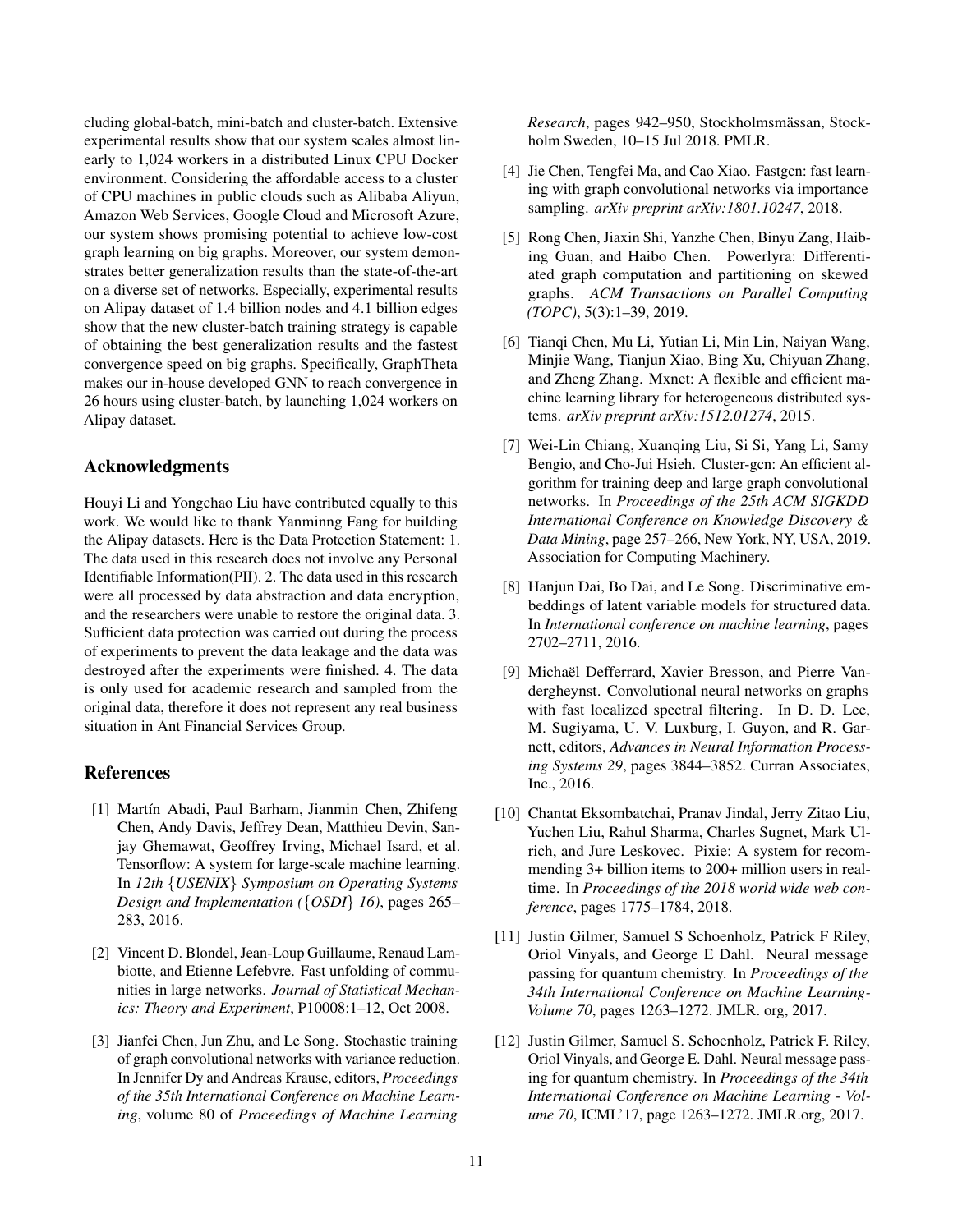- <span id="page-11-9"></span>[13] Joseph E Gonzalez, Yucheng Low, Haijie Gu, Danny Bickson, and Carlos Guestrin. Powergraph: Distributed graph-parallel computation on natural graphs. In *Presented as part of the 10th* {*USENIX*} *Symposium on Operating Systems Design and Implementation (*{*OSDI*} *12)*, pages 17–30, 2012.
- <span id="page-11-19"></span>[14] Joseph E Gonzalez, Reynold S Xin, Ankur Dave, Daniel Crankshaw, Michael J Franklin, and Ion Stoica. Graphx: Graph processing in a distributed dataflow framework. In *11th* {*USENIX*} *Symposium on Operating Systems Design and Implementation (*{*OSDI*} *14)*, pages 599– 613, 2014.
- <span id="page-11-0"></span>[15] Marco Gori, Gabriele Monfardini, and Franco Scarselli. A new model for learning in graph domains. In *Proceedings. 2005 IEEE International Joint Conference on Neural Networks, 2005.*, volume 2, pages 729–734. IEEE, 2005.
- <span id="page-11-5"></span>[16] Will Hamilton, Zhitao Ying, and Jure Leskovec. Inductive representation learning on large graphs. In *Advances in neural information processing systems*, pages 1024–1034, 2017.
- <span id="page-11-20"></span>[17] David K. Hammond, Pierre Vandergheynst, and Rémi Gribonval. Wavelets on graphs via spectral graph theory. *Applied and Computational Harmonic Analysis*,  $30(2):129 - 150, 2011.$
- <span id="page-11-6"></span>[18] Wenbing Huang, Tong Zhang, Yu Rong, and Junzhou Huang. Adaptive sampling towards fast graph representation learning. In *Advances in neural information processing systems*, pages 4558–4567, 2018.
- <span id="page-11-17"></span>[19] George Karypis and Vipin Kumar. A fast and high quality multilevel scheme for partitioning irregular graphs. *SIAM J. Scientific Computing*, 20(1):359–392, 1998.
- <span id="page-11-16"></span>[20] Diederik P Kingma and Jimmy Ba. Adam: A method for stochastic optimization. In *International Conference on Learning Representations*, 2015.
- <span id="page-11-4"></span>[21] Thomas N Kipf and Max Welling. Semi-supervised classification with graph convolutional networks. *arXiv preprint arXiv:1609.02907*, 2016.
- <span id="page-11-2"></span>[22] Kai Lei, Meng Qin, Bo Bai, Gong Zhang, and Min Yang. Gcn-gan: A non-linear temporal link prediction model for weighted dynamic networks. In *IEEE INFOCOM 2019-IEEE Conference on Computer Communications*, pages 388–396. IEEE, 2019.
- <span id="page-11-13"></span>[23] Renjie Liao, Marc Brockschmidt, Daniel Tarlow, Alexander L Gaunt, Raquel Urtasun, and Richard Zemel. Graph partition neural networks for semi-supervised classification. In *Workshop of International Conference on Learning Representations*, 2018.
- <span id="page-11-7"></span>[24] Ziqi Liu, Chaochao Chen, Longfei Li, Jun Zhou, Xiaolong Li, Le Song, and Yuan Qi. Geniepath: Graph neural networks with adaptive receptive paths. In *Proceedings of the AAAI Conference on Artificial Intelligence*, volume 33, pages 4424–4431, 2019.
- <span id="page-11-11"></span>[25] Lingxiao Ma, Zhi Yang, Youshan Miao, Jilong Xue, Ming Wu, Lidong Zhou, and Yafei Dai. Neugraph: parallel deep neural network computation on large graphs. In *2019* {*USENIX*} *Annual Technical Conference (*{*USENIX*}{*ATC*} *19)*, pages 443–458, 2019.
- <span id="page-11-10"></span>[26] Grzegorz Malewicz, Matthew H Austern, Aart JC Bik, James C Dehnert, Ilan Horn, Naty Leiser, and Grzegorz Czajkowski. Pregel: a system for large-scale graph processing. In *Proceedings of the 2010 ACM SIGMOD International Conference on Management of data*, pages 135–146, 2010.
- <span id="page-11-8"></span>[27] Adam Paszke, Sam Gross, Francisco Massa, Adam Lerer, James Bradbury, Gregory Chanan, Trevor Killeen, Zeming Lin, Natalia Gimelshein, Luca Antiga, et al. Pytorch: An imperative style, high-performance deep learning library. In *Advances in Neural Information Processing Systems*, pages 8024–8035, 2019.
- <span id="page-11-1"></span>[28] Franco Scarselli, Marco Gori, Ah Chung Tsoi, Markus Hagenbuchner, and Gabriele Monfardini. The graph neural network model. *IEEE Transactions on Neural Networks*, 20(1):61–80, 2008.
- <span id="page-11-18"></span>[29] Prithviraj Sen, Galileo Namata, Mustafa Bilgic, Lise Getoor, Brian Gallagher, and Tina Eliassi-Rad. Collective classification in network data. *AI Magazine*, 29(3):93–106, 2008.
- <span id="page-11-15"></span>[30] Petar Velickovic, Guillem Cucurull, Arantxa Casanova, Adriana Romero, Pietro Liò, and Yoshua Bengio. Graph attention networks. *ArXiv*, abs/1710.10903, 2017.
- <span id="page-11-12"></span>[31] Minjie Wang, Lingfan Yu, Da Zheng, Quan Gan, Yu Gai, Zihao Ye, Mufei Li, Jinjing Zhou, Qi Huang, Chao Ma, et al. Deep graph library: Towards efficient and scalable deep learning on graphs. In *Seventh International Conference on Learning Representations*, 2019.
- <span id="page-11-3"></span>[32] Rex Ying, Ruining He, Kaifeng Chen, Pong Eksombatchai, William L Hamilton, and Jure Leskovec. Graph convolutional neural networks for web-scale recommender systems. In *Proceedings of the 24th ACM SIGKDD International Conference on Knowledge Discovery & Data Mining*, pages 974–983, 2018.
- <span id="page-11-14"></span>[33] Dalong Zhang, Xin Huang, Ziqi Liu, Zhiyang Hu, Xianzheng Song, Zhibang Ge, Zhiqiang Zhang, Lin Wang, Jun Zhou, and Yuan Qi. Agl: a scalable system for industrial-purpose graph machine learning. *Proceedings of the VLDB Endowment*, 13(12), 2020.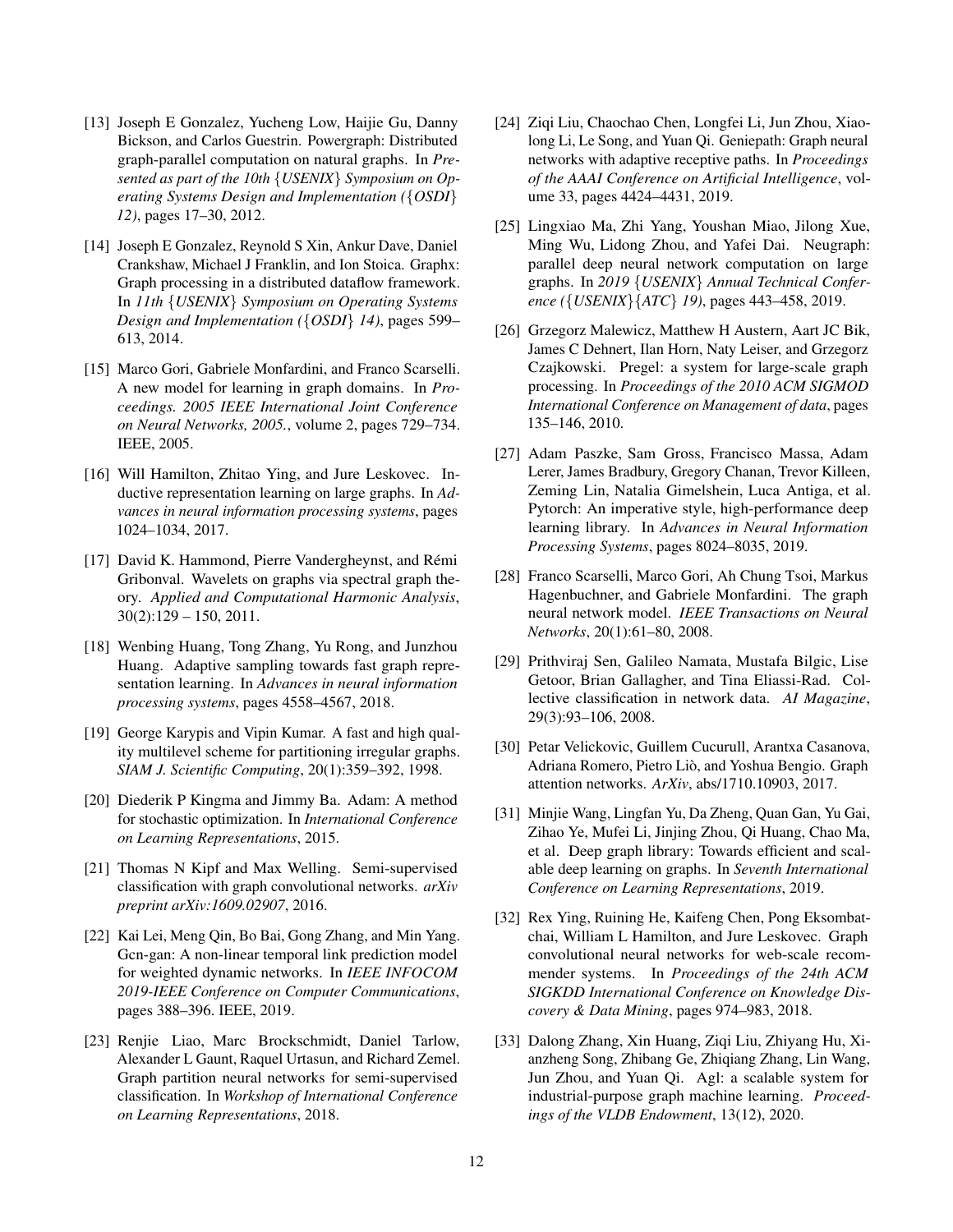- <span id="page-12-2"></span>[34] Ziwei Zhang, Peng Cui, and Wenwu Zhu. Deep learning on graphs: A survey. *IEEE Transactions on Knowledge and Data Engineering*, 2020.
- <span id="page-12-0"></span>[35] Rong Zhu, Kun Zhao, Hongxia Yang, Wei Lin, Chang Zhou, Baole Ai, Yong Li, and Jingren Zhou. Aligraph: a comprehensive graph neural network platform. *Proceedings of the VLDB Endowment*, 12(12):2094–2105, 2019.
- <span id="page-12-1"></span>[36] Xiaowei Zhu, Wenguang Chen, Weimin Zheng, and Xiaosong Ma. Gemini: A computation-centric distributed graph processing system. In *12th* {*USENIX*} *Symposium on Operating Systems Design and Implementation (*{*OSDI*} *16)*, pages 301–316, 2016.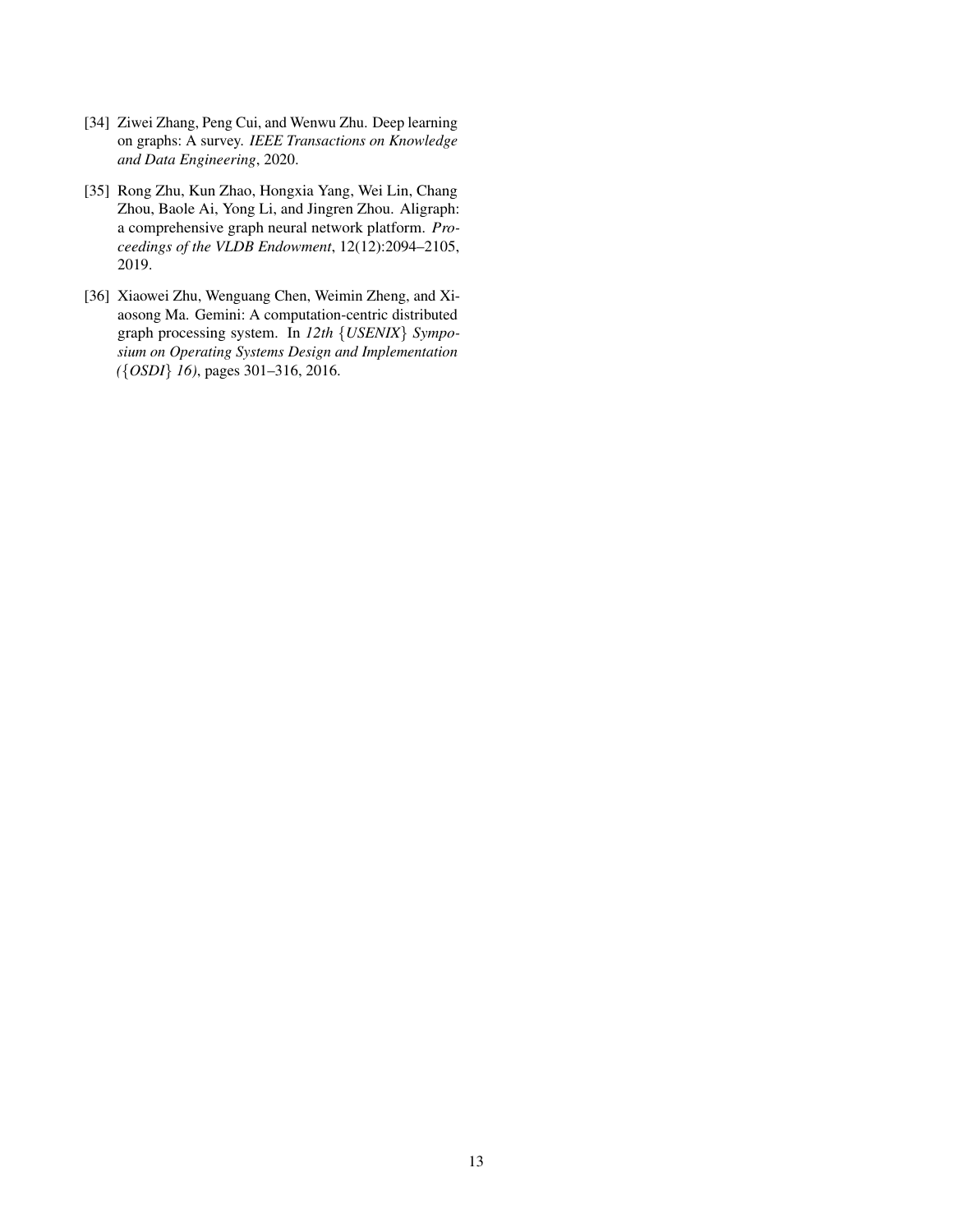#### A Theoretical Analysis

#### <span id="page-13-0"></span>A.1 Equivalence Relation

Indeed, the propagation on graphs and sparse matrix multiplication are equivalent in the foward. The general convolutional operation on graph  $G$  can be defined  $[21]$  [\[9\]](#page-10-8) as,

$$
\boldsymbol{x} *_{\mathcal{G}} \mathcal{K} = \boldsymbol{U}((\boldsymbol{U}^T \boldsymbol{x}) \odot (\boldsymbol{U}^T \mathcal{K})), \tag{2}
$$

where  $U = [u_0, u_1, ..., u_{N-1}] \in \mathbb{R}^{N \times N}$  is the complete set of orthonormal eigenvectors of normalized graph Laplacian *L*,  $\odot$  is the element-wise Hadamard product,  $\mathbf{x} \in \mathbb{R}^{N \times 1}$  is the 1-dimension signal on graph  $G$  and  $K$  is the convolutional kernel on the graph. The graph Laplacian defined as  $L = I_N - D^{(-1/2)}AD^{(-1/2)}$ , where  $D = diag\{d_1, d_2, ..., d_N\}$ and  $d_i = \sum_{j=0}^{N} A(i, j)$ . Equation [\(2\)](#page-13-2) can be approximated by a truncated expansion with *K*-order Chebyshev polynomials as follows (more details are given in [\[17\]](#page-11-20) [\[21\]](#page-11-4)).

<span id="page-13-4"></span>
$$
\mathbf{x} *_{\mathcal{G}} \mathcal{K} \approx \sum_{k=0}^{K} \theta_k T_k(\hat{\mathbf{L}}) \mathbf{x}
$$
  
=  $\theta_0 T_0(\hat{\mathbf{L}}) \mathbf{x} + \theta_1 T_1(\hat{\mathbf{L}}) \mathbf{x} + \dots + \theta_K T_K(\hat{\mathbf{L}}) \mathbf{x},$  (3)

where the Chebyshev polynomials are recursively defined by,

$$
T_k(\hat{\mathbf{L}}) = 2\hat{\mathbf{L}}T_{k-1}(\hat{\mathbf{L}}) - T_{k-2}(\hat{\mathbf{L}})
$$
(4a)

with 
$$
T_0(\hat{\mathbf{L}}) = \mathbf{I}_N
$$
,  $T_1(\hat{\mathbf{L}}) = \hat{\mathbf{L}}$ , (4b)

where  $\hat{\mathbf{L}} = 2\mathbf{L}/\lambda_M - \mathbf{I}_N$ ,  $\lambda_M$  is the the largest eigenvalue of *L*, and  $\theta_0, \theta_1, \dots, \theta_K$  are the Chebyshev coefficients, which parameterize the convolutional kernel  $K$ . Substituting  $(4a)$ into [\(3\)](#page-13-4), and considering  $\lambda_M$  as a learnable parameters, the truncated expansion can be rewritten as,

$$
\sum_{k=0}^{K} \eta_k L^k \mathbf{x} = \eta_0 \mathbf{I}_N \mathbf{x} + \eta_1 \mathbf{L} \mathbf{x} + \dots + \eta_K \mathbf{L}^K \mathbf{x},
$$
 (5)

where  $\eta_0, \eta_1, \dots, \eta_K$  are learnable parameters. This polynomials can also be written in a recursive form of

$$
\sum_{k=0}^{K} \eta_k \mathbf{L}^k \mathbf{x} = \sum_{k=0}^{K} \eta'_k T'_k(\mathbf{x})
$$
\n(6a)

with 
$$
T'_k(\mathbf{x}) = L\eta'_{k-1}T'_{k-1}(\mathbf{x}), T'_0(\mathbf{x}) = \mathbf{x}
$$
 (6b)

$$
and \quad \eta'_k = \eta_k / \eta_{k-1}, \ \eta'_0 = \eta_0. \tag{6c}
$$

and  $\eta'_0, \eta'_1, \cdots, \eta'_K$  are also considered as a series of learnable parameters. We generalize it to high-dimensional signal  $X \in \mathbb{R}^{N \times d_I}$  as follows: each item in [\(6a\)](#page-13-3) can be written as  $H_k = T_k'(\mathbf{X}) \mathbf{W}_k$ . Recalling [\(6b\)](#page-13-2), the convolutional operation on graph with high-dimensional signal can be simplified as *K*-order polynomials and defined as,

$$
\boldsymbol{x} *_{\mathcal{G}} \mathcal{K} \approx \sum_{k=0}^{K} \boldsymbol{H}_k, \ \text{with } \boldsymbol{H}_k = \boldsymbol{L} \boldsymbol{H}_{k-1} \boldsymbol{W}_k, \boldsymbol{H}_0 = \boldsymbol{X} \boldsymbol{W}_0, \quad (7)
$$

where  $\mathbf{H}_k \in \mathbb{R}^{N \times d}$ , and  $\mathbf{W}_k \in \mathbb{R}^{d \times d}$ , which are also learnable and parameterize the convolutional kernel. Based on the matrix multiplication rule, the *i-th* line  $h_i^k$  in  $H_k$  can be written as,

$$
\boldsymbol{h}_i^k = \sum_{j=1}^N \boldsymbol{L}(i,j)(\boldsymbol{h}_j^{k-1}\boldsymbol{W}_k).
$$
 (8)

<span id="page-13-2"></span>Thus, we can translate convolutional operation into *K* rounds of propagation and aggregation on graphs. Specifically, at round *k*, the projection function is  $n_i^k = \hat{h}_i^{k-1} W_k$ , the propagation function is  $\mathbf{m}_{j \to i}^k = L(i, j)\mathbf{n}_i^k$ , the aggregation function is  $h_i^k = \sum_{j \in N(i)} m_{j \to i}^k$ . In other words,  $h_j^{k-1}$  (or  $h_i^k$ ) is the *j*-*th* line (or *i*-*th* line) of  $H_k$ (or  $H_{k-1}$ ) and also the output embedding of  $v_i$  (or the input embedding of  $v_j$ ). Each node propagates its message  $n_i^k$  to its neighbors, and also aggregates the received messages sent from neighbors by summing up the values weighted by the corresponding Laplacian weights.

#### <span id="page-13-1"></span>A.2 Backwards of GNN

A general GNN model can be abstracted into *K* combinations of individual stage and conjunction stage. Each node on the graph can be treated as a data node and transformed separately in a separated stage, which can be written as,

<span id="page-13-5"></span>
$$
\mathbf{n}_i^k = f_k(\mathbf{h}_i^{k-1}|\mathbf{W}_k). \tag{9}
$$

<span id="page-13-3"></span>But the conjunction stage is related to the node itself and its neighbors, without loss of generality, it can be written as,

$$
\boldsymbol{h}_i^k = g_k(A(i,1)\boldsymbol{n}_1^k, A(i,2)\boldsymbol{n}_2^k, \cdots, A(i,N)\boldsymbol{n}_N^k|\boldsymbol{\mu}_k),\qquad(10)
$$

where  $A(i, j)$  is the element of adjcency matrix and is equal to the weight of  $e_{i,j}$  (refer to the first paragraph in [2\)](#page-1-1). The forward formula  $(10)$  can be implemented by message passing, as  $n_j^k$  is propagated from  $v_j$  along the edges like  $e_{i,j}$  to its neighbor  $v_i$ . The final summarized loss is related to the final embedding of all the nodes, so can be written as,

<span id="page-13-6"></span>
$$
L = l(\mathbf{h}_0^K, \mathbf{h}_1^K, \cdots, \mathbf{h}_N^K).
$$
 (11)

According to the multi-variable chain rule, the derivative of previous embeddings of a certain node is,

$$
\frac{\partial L}{\partial \boldsymbol{n}_{i}^{k}} = \frac{\partial L}{\partial \boldsymbol{h}_{1}^{k}} a_{1,i} \frac{\partial \boldsymbol{h}_{1}^{k}}{\partial \boldsymbol{n}_{i}^{k}} + \frac{\partial L}{\partial \boldsymbol{h}_{2}^{k}} a_{2,i} \frac{\partial \boldsymbol{h}_{2}^{k}}{\partial \boldsymbol{n}_{i}^{k}} + \cdots + \frac{\partial L}{\partial \boldsymbol{h}_{N}^{k}} a_{N,i} \frac{\partial \boldsymbol{h}_{N}^{k}}{\partial \boldsymbol{n}_{i}^{k}}.
$$
\n(12)

Thus, [\(12\)](#page-13-6) can be rewritten as,

$$
\frac{\partial L}{\partial \boldsymbol{n}_i^k} = \sum_{j \in N_{in}(i)} a_{j,i} \frac{\partial L}{\partial \boldsymbol{h}_j^k} \frac{\partial \boldsymbol{h}_j^k}{\partial \boldsymbol{n}_i^k}
$$
(13)

So the backwards of a conjunction stage also can be calculated by a message passing, where each node (i) broadcasts the current gradient ∂*L*/∂*h k j* to its neighbors along edges *ej*,*<sup>i</sup>* ;